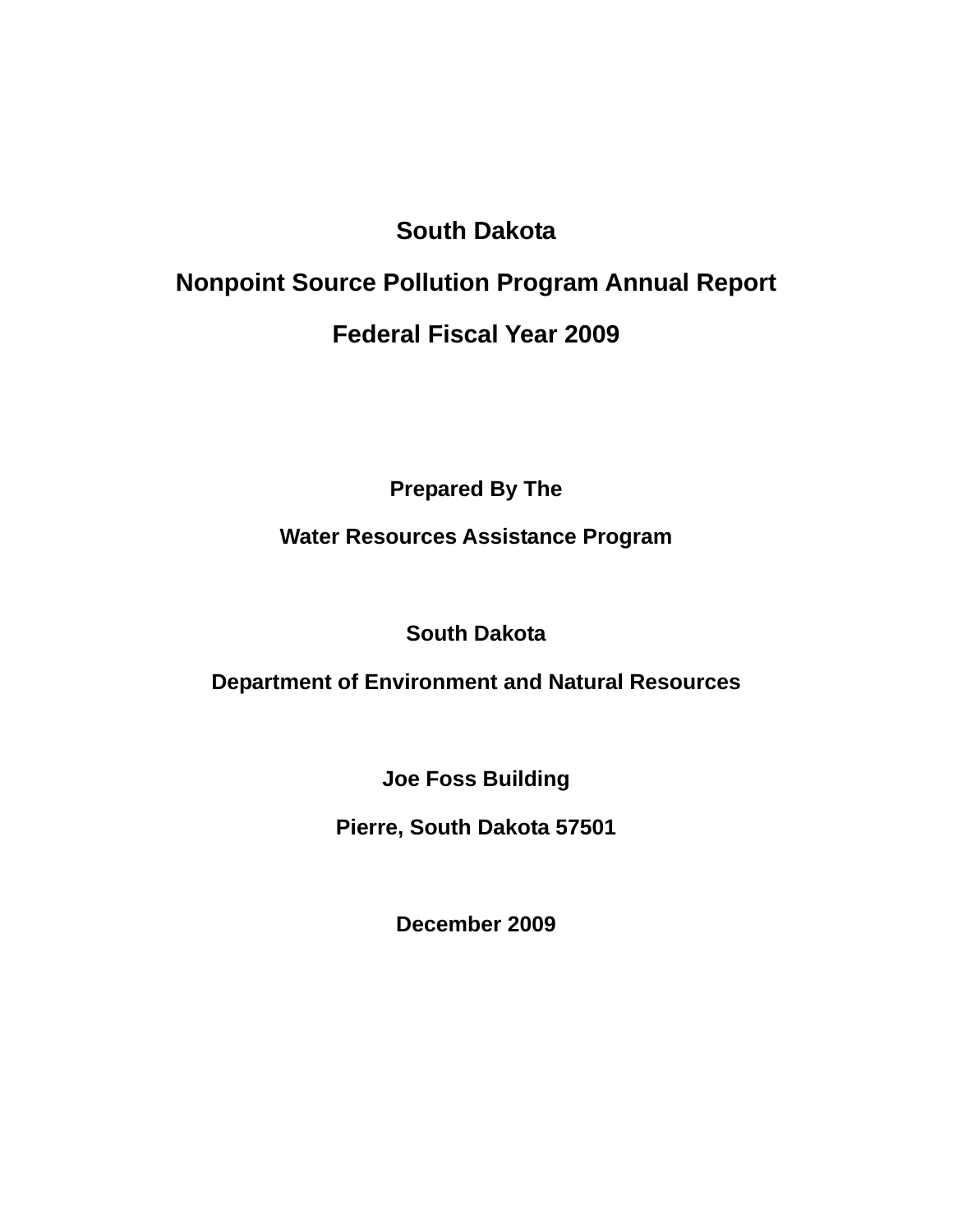# **South Dakota**

# **Department of Environment and Natural Resources**

# **Nonpoint Source Pollution Program Annual Report**

# **Federal Fiscal Year 2009**

December 2009

## **South Dakota NPS Program Structure and Management**

The South Dakota Nonpoint Source (NPS) Pollution Program is administered by the South Dakota Department of Environment and Natural Resources' (DENR) Water Resources Assistance Program (WRAP). NPS pollution activities completed by program staff are selected to improve, restore and maintain the water quality of the state's lakes, streams, wetlands, and ground water in partnership with other organizations, agencies and citizens. For more information about DENR's NPS activities visit:

http://denr.sd.gov/dfta/wp/wp.aspx

The South Dakota Nonpoint Source Task Force is DENR's primary partner for implementation of the South Dakota NPS Program. The task force is a citizen's advisory group with a membership of approximately twenty-nine agencies, organizations and tribal representatives. For additional information about the task force visit:

http://denr.sd.gov/dfta/wp/npstf.aspx

## **319 Grant**

The South Dakota Department of Environment and Natural Resources' FFY 2009 Section 319 grant award from the Environmental Protection Agency (EPA) consisted of \$1,521,500 in base funds and \$1,638,600 in incremental funds. The \$3,160,100 total award was allocated as follows; Staff & Support - \$680,100 and 319 Projects - \$2,480,000.

Projects awarded funding from the Department's FFY 2009 319 Grant are listed in Table 1.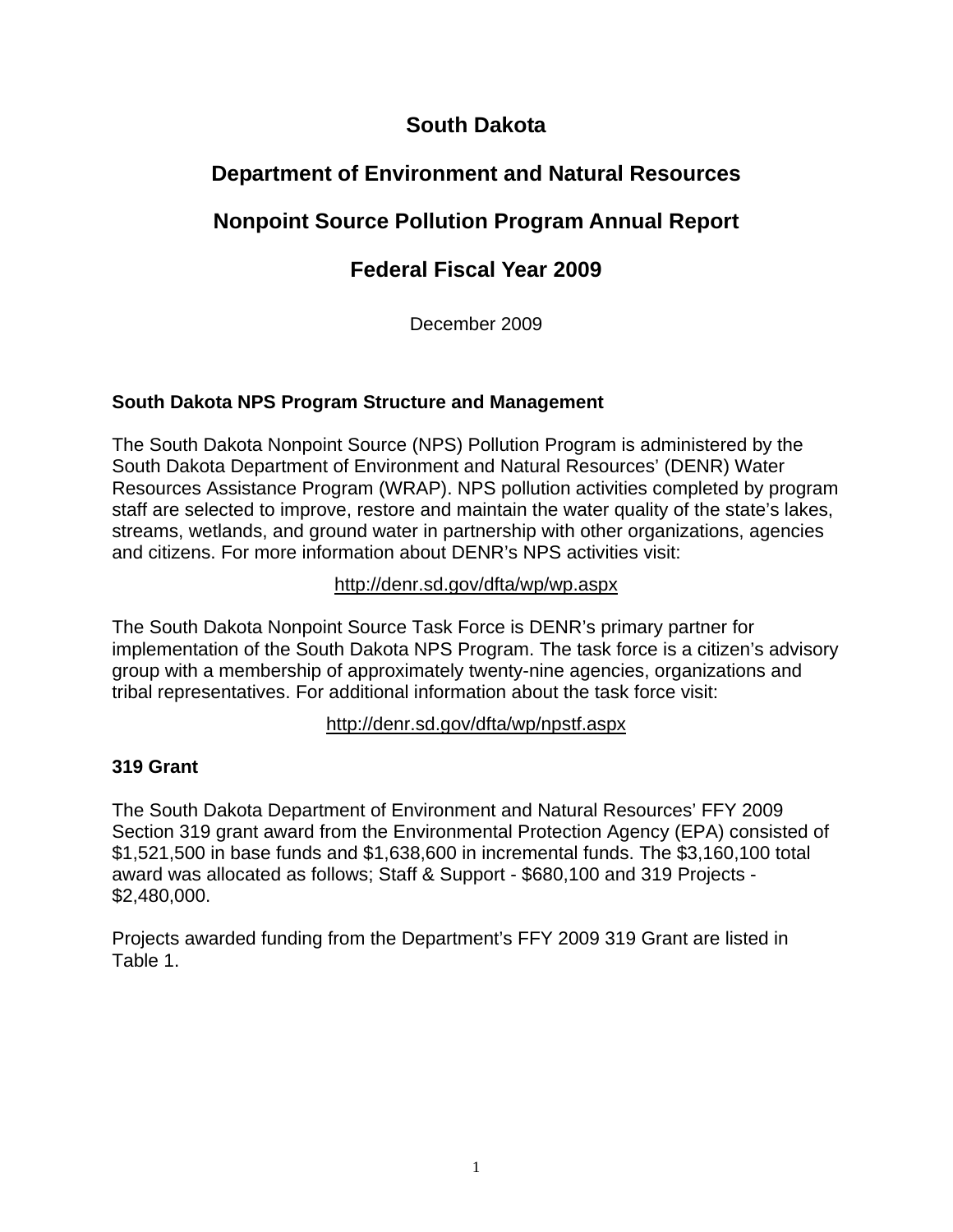|  |  |  |  | Table 1. FFY 2009 Section 319 Project Awards |
|--|--|--|--|----------------------------------------------|
|--|--|--|--|----------------------------------------------|

| <b>Project</b>                                     |   |                               |    | Project Grant (\$) |    |             |
|----------------------------------------------------|---|-------------------------------|----|--------------------|----|-------------|
| <b>Staff &amp; Support</b>                         |   | <b>Base</b>                   |    | <b>Incremental</b> |    | Total       |
| <b>DENR Staffing and Technical Support</b>         |   | \$680,100                     |    |                    | \$ | 680,100     |
| Implementation                                     |   |                               |    |                    |    |             |
| Belle Fourche River - Segment 4                    |   |                               | S  | 655,000            | S  | 655,000     |
| Brown County Water Quality Improvement - Amendment |   |                               | \$ | 450,000            | \$ | 450,000     |
| Lewis & Clark Watershed Project - Segment 2        |   | 101.400                       | S  | 533,600            | \$ | 635,000     |
| Lower James River Watershed Project - Segment 2    | S | 390,000                       |    |                    | \$ | 390,000     |
| North East Glacial Lakes - Segment 2               | S | 350,000                       |    |                    | \$ | 350,000     |
|                                                    |   | Total \$1,521,500 \$1,638,600 |    |                    |    | \$3,160,100 |

Projects (Table 2) awarded 319 funding during FFY 2009 using prior year funds reverted from projects that were completed but did not expend the total amount awarded.

|  | Table 2. Projects Awarded Section 319 Grants from Prior Year Funds |  |  |  |  |  |  |  |  |
|--|--------------------------------------------------------------------|--|--|--|--|--|--|--|--|
|--|--------------------------------------------------------------------|--|--|--|--|--|--|--|--|

| Project                                 | <b>Project Grant (\$)</b> | 319 Grant<br>Year |      |
|-----------------------------------------|---------------------------|-------------------|------|
| <b>Assessment</b>                       |                           |                   |      |
| Sioux Falls TMDL Big Sioux River        | \$                        | 250,000           | 2004 |
| Sioux Falls TMDL Big Sioux River        | \$                        | 100,400           | 2006 |
| Implementation                          |                           |                   |      |
| Deuel County Lakes                      | \$                        | 16,704.56         | 2003 |
| <b>Deuel County Lakes</b>               | \$                        | 19,540.81         | 2004 |
| <b>Deuel County Lakes</b>               | \$                        | 13,376.63         | 2005 |
| <b>Deuel County Lakes</b>               | \$                        | 50,000            | 2007 |
| Lower James River - Segment 1           | \$                        | 50,000            | 2003 |
| Spring Creek (Campbell Co.) - Segment 1 | \$                        | 36,773.13         | 2005 |
| Spring Creek (Campbell Co.) - Segment 1 | \$                        | 66,951.87         | 2006 |
| <b>Upper Snake Creek</b>                | \$                        | 110,000           | 2005 |
|                                         | Total \$                  | 713,747           |      |

#### **Active 319 Projects**

A list of Section 319 projects funded by previous grant awards that were open during the FFY 2009 reporting period is provided in Appendix A. The list is arranged by river basin.

#### **Completed 319 Projects**

Table 3 contains a list of 319 projects closed during FFY 2009. The status of the final report is listed for each project.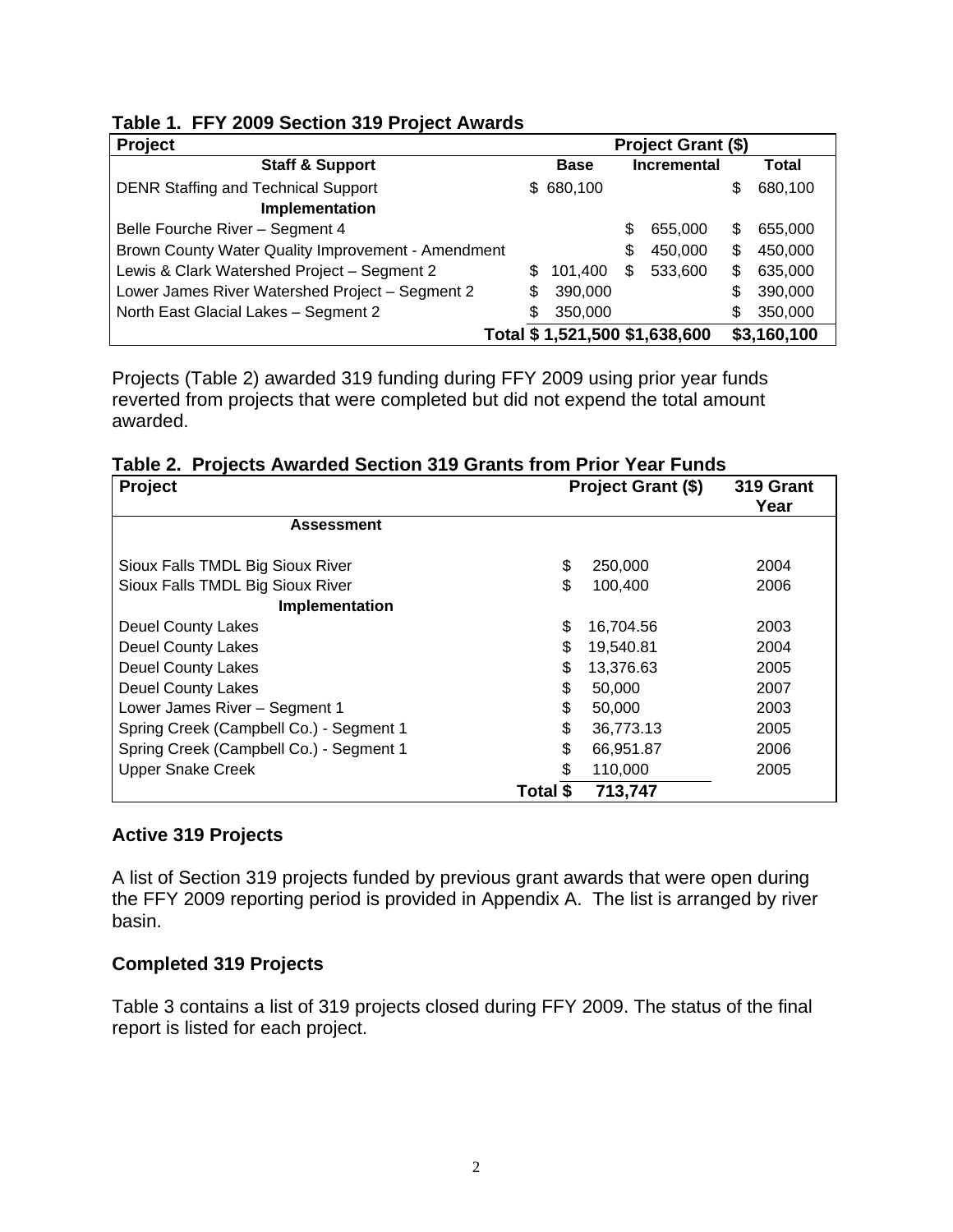|                                              |                    | <b>Final Report Status</b> |            |             |            |
|----------------------------------------------|--------------------|----------------------------|------------|-------------|------------|
| <b>Project</b>                               | In                 | In Review                  |            | Approved    |            |
|                                              | <b>Preparation</b> | <b>DENR</b>                | <b>EPA</b> | <b>DENR</b> | <b>EPA</b> |
| Belle Fourche River Watershed - Segment 2    |                    |                            |            |             | х          |
| <b>Big Sioux Bank Stability Project</b>      |                    |                            |            |             |            |
| <b>Evaluating Vegetative Treatment Areas</b> |                    |                            |            |             | X          |
| Kingsbury Lakes Implementation Project       |                    |                            |            |             | х          |
| Lake Hanson / Pierre Creek Implementation    |                    |                            |            |             | х          |
| Lower James River Assessment                 |                    |                            |            |             | Х          |
| Pocasse / Campbell Assessment                |                    |                            |            | х           |            |
| Roy Lake Assessment                          |                    |                            |            | х           |            |
| Turkey Ridge Creek - Segment 1               | х                  |                            |            |             |            |
| Vermillion River Basin Assessment            |                    |                            |            |             |            |

## **Table 3. 319 Projects Closed During FFY 2009**

A historical list of Section 319 projects completed by DENR and its project partners is provided in Appendix B. The projects are listed alphabetically by river basin. Unless otherwise indicated, a final report for each project has been filed with EPA, entered in Grant Reporting and Tracking System (GRTS), and is available from the SD State Library. Several of the reports are also available by visiting:

## http://denr.sd.gov/dfta/wp/wqinfo.aspx#Project

During 2009 DENR continued activities to close out all 319 grants awarded to the department by their current expiration dates. The 2005 grant is on target for being completed on time in 2010.

## **604(b) Grant**

Activity related to two 604(b) grants is noted for the FFY 2009 reporting period:

1. Grant C6 99813108 was open and the amended (01) total is \$286,156 2. The American Recovery & Reinvestment Act (ARRA) allocation Grant 2P 97879101-0 was approved for \$194,300

Projects funded with the amended grant C6 99813108-01 are listed in Table 4.

#### **Table 4. 604(b) Projects Funded Under C6 99813108**

| <b>Project</b>                                                             | Grant (\$) |
|----------------------------------------------------------------------------|------------|
| Black Hills & Eastern SD Reference Sites Taxonomic Analysis (2008 Samples) | 27,270     |
| <b>DENR Staff &amp; Support</b>                                            | 67,009     |
| <b>French Creek Assessment</b>                                             | 50,000     |
| Lake Campbell (Brookings Co.) Post Project Assessment                      | 6.877      |
| Sioux Falls - Big Sioux River TMDL                                         | \$135,000  |
| Total                                                                      | \$286,156  |

Projects funded with the ARRA Allocation are listed in Table 5.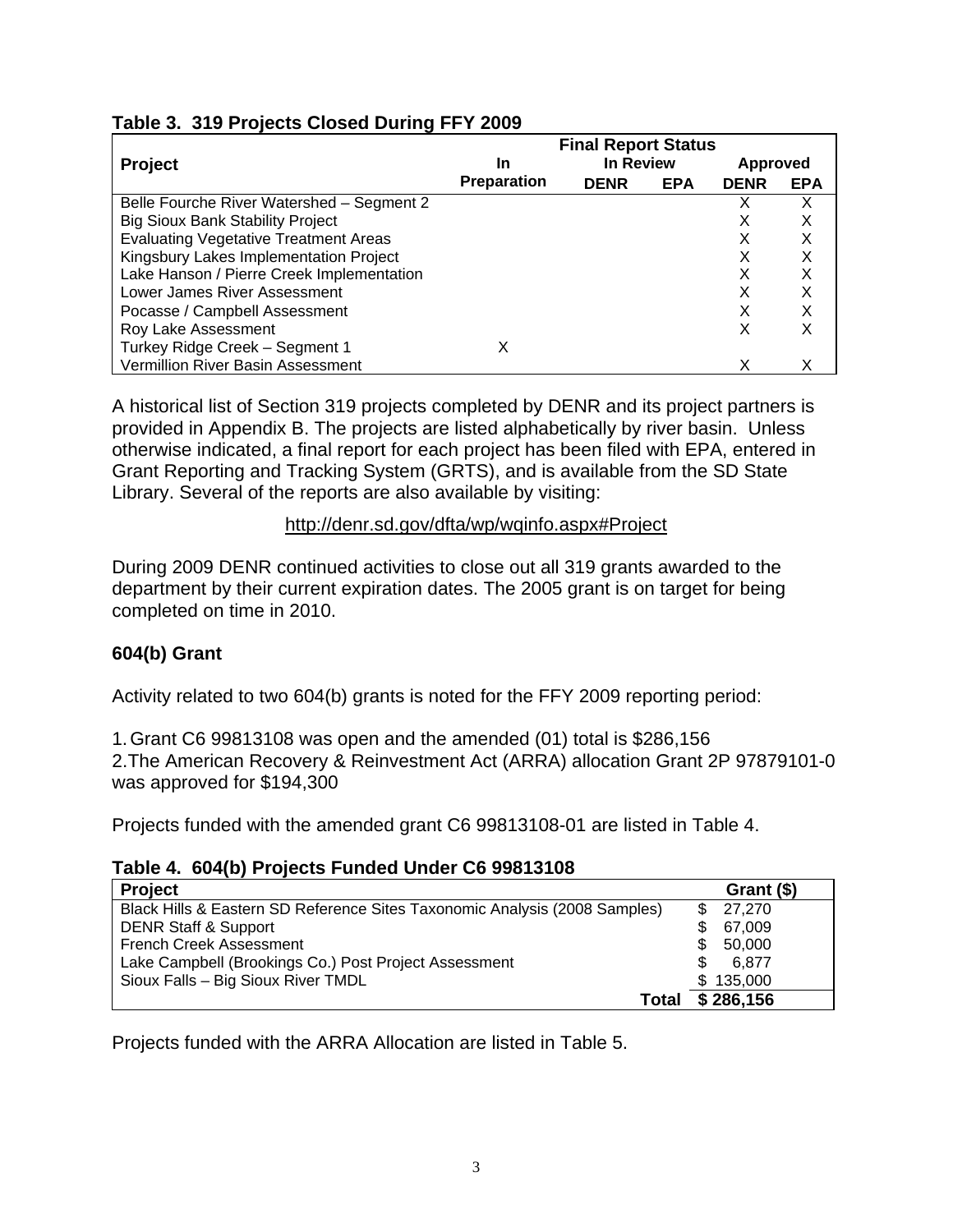# **Table 5. 604(b) Projects Funded Under 2P 97879101-0**

| <b>Project</b>                                                        |       | Grant (\$)    |
|-----------------------------------------------------------------------|-------|---------------|
| 2009-2010 Statewide Lakes Survey                                      |       | 28,697        |
| Black Hills & Eastern SD Ref. Sites Taxonomic Analysis (2009 Samples) |       | 30,000        |
| Eastern SD Ref. Sites Taxonomic Analysis (2010 Samples)               |       | 10,000        |
| <b>Statewide Mercury TMDL</b>                                         |       | 22,603<br>\$. |
| Upper James River TMDL Assessment                                     |       | 64,000<br>S.  |
| <b>Whetstone River Watershed Assessment</b>                           |       | 39,000        |
|                                                                       | Total | \$194,300     |

## **604(b) Projects Completed, Changed, and Closed**

During the reporting period the Taxonomic Identification & Enumeration of 2008 Biological Samples, and Lake Campbell (Brookings County) Post Implementation Assessment were completed. A historical listing of completed 604(b) funded projects is located in Appendix C.

#### **Section 106 Categorical Grant**

South Dakota had three 106 Supplemental Categorical grants open during the FFY 2009 reporting period. The Section 106 project activities are detailed in Table 6.

| <b>Grant/Project</b>                                                   |              |    | <b>Amount</b> |
|------------------------------------------------------------------------|--------------|----|---------------|
| Grant #I-97845501-0                                                    |              |    |               |
| National Lakes Survey -- EPA Lab Services                              |              | \$ | 70,000        |
| National Lakes Survey & 2007-2008 Statewide Survey                     |              | \$ | 93,000        |
| Phytoplankton Analysis                                                 |              | \$ | 43,224        |
| Sediment Study -- EPA/Ag Research Service                              |              | \$ | 45,000        |
| Stage Gauges (Discharge Relationship Development)                      |              | \$ | 80,776        |
| <b>Statewide Mercury TMDL</b>                                          |              | \$ | 117,000       |
|                                                                        | <b>Total</b> | S  | 449,000       |
|                                                                        |              |    |               |
| Grant #I-97852801                                                      |              |    |               |
| Lower Cheyenne River TMDL Assessment Phase II                          |              |    | \$1,093,566   |
|                                                                        | Total        |    | \$1,093,566   |
|                                                                        |              |    |               |
| Grant #I-97845508                                                      |              |    |               |
| Beneficial use assessments                                             |              | \$ | 66,000        |
| Methodologies to determine stream sediment sources / Upper James River |              |    |               |
| Assessment                                                             |              | \$ | 46,900        |
| National Streams Survey -- EPA In-Kind                                 |              | \$ | 400,000       |
| Reference Site Development                                             |              | \$ | 37,000        |
| Stage/Discharge Relationship Development                               |              | \$ | 190,000       |
| <b>Statewide Mercury TMDL</b>                                          |              | \$ | 34,000        |
|                                                                        | Total        |    | 773,900       |

#### **Table 6. Section 106 Categorical Grant Activities**

A historical Listing of completed (106) funded projects is located in Appendix D.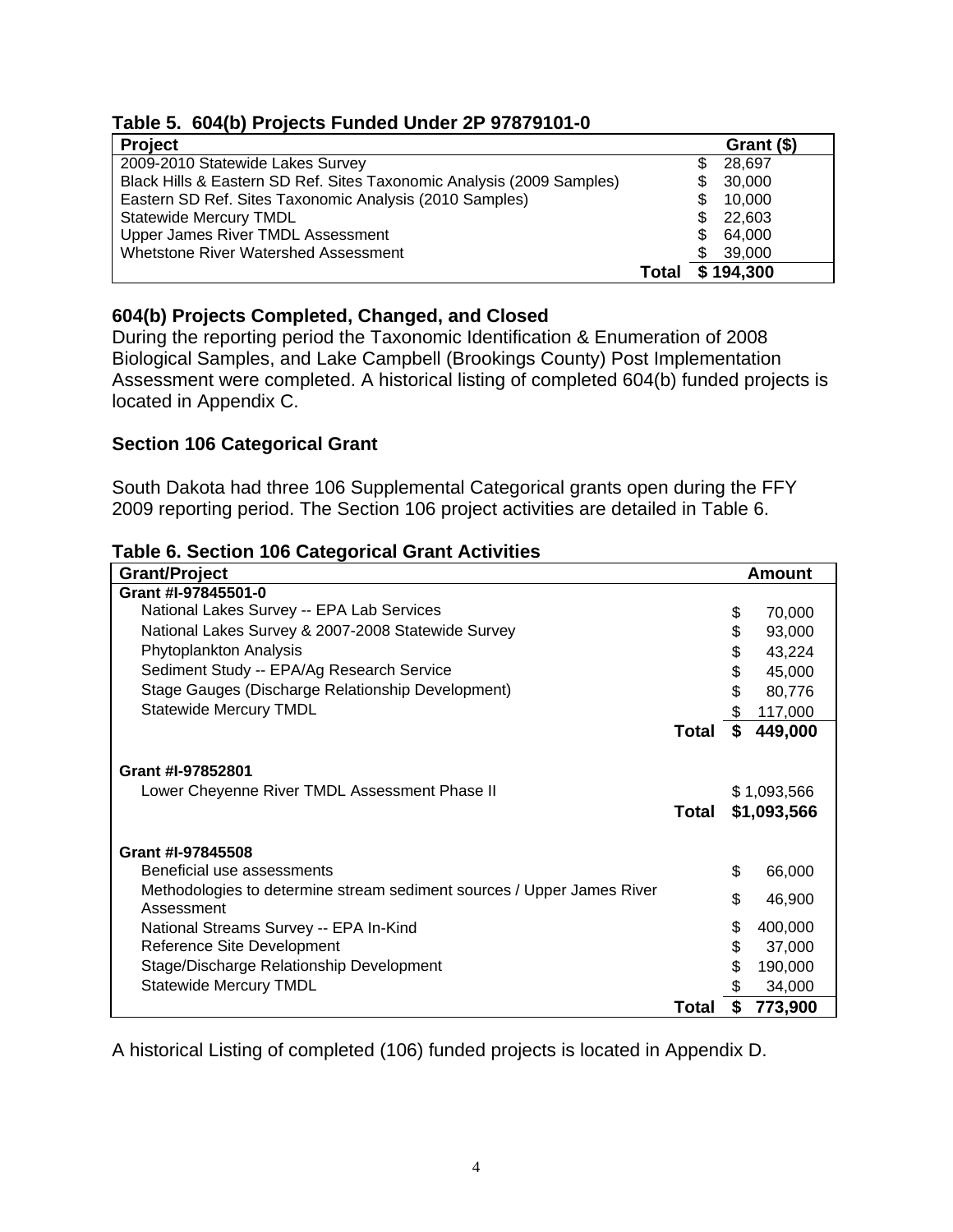## **Grants Reporting and Tracking System**

South Dakota enters information about 319 funded projects into the EPA Grants Reporting and Tracking System (GRTS) database. The GRTS database contains information about project funding, goals, and tasks. During FFY 2009, DENR entered annual evaluations for all existing projects. The reports detail project activities and progress for the period October 1, 2008 – September 30, 2009. The program can be accessed at:

#### http://denr.sd.gov/dfta/wp/grts.aspx

#### **Staff**

During the reporting period, the Watershed Protection Section was authorized 15.5 full time equivalents. Included in the number were twelve environmental scientists, two natural resources engineers, a secretary and a half time office administrator. Visit the Watershed Protection website for contact information, areas of program responsibility, and information about staff and support program goals.

#### http://denr.sd.gov/dfta/wp/staff.aspx

Watershed staff has access to the services of other Division of Financial and Technical Assistance and department media program staff as needed to carry out the mission of the Watershed Protection section.

Watershed staff provided funded projects with technical assistance and project oversight through onsite and electronic means during FFY 2009. They also assisted prospective project partners with the preparation of project proposals and implementation plans. In FFY 2009 staff initiated 9 contracts obligating \$2,971,828 in federal funds and processed 171 payment requests for federal funds totaling \$3,005,431 from all sources; and initiated 5 contracts obligating \$624,623 in state and other funds and processed 38 payment requests totaling \$1,117,893 (total includes Clean Water SRF NPS loans).

## **Training & Support**

Training was provided for department program staff, local watershed implementation and assessment project staff, stakeholder groups, and volunteer water quality monitors. This training consisted of onsite project assistance, specialized training for monitoring and assessment, and coordinator workshops.

In addition to the training opportunities provided with direct involvement by the department, training is provided by 319 implementation project sponsors. Examples of training opportunities would be Volunteer Water Quality Monitoring, Managed Grazing Workshops, and Nutrient Management.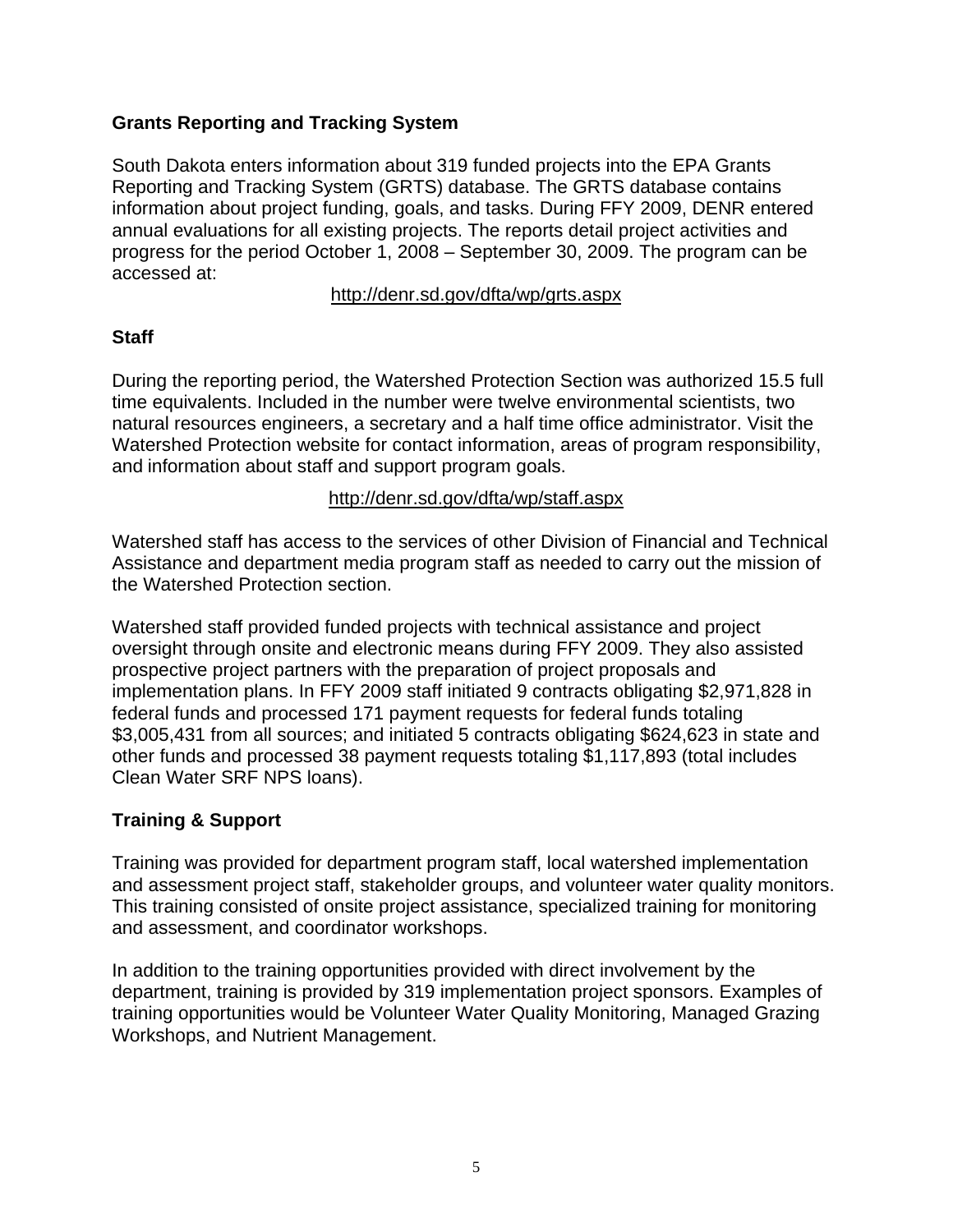## **Project Guidance & Oversight**

Watershed staff provides project management assistance to project sponsors during all phases of project development, implementation, and evaluation. The project guidance information and other documents are, for the most part, web based at:

#### http://denr.sd.gov/dfta/wp/319.aspx

Program project officers are encouraged to complete at least two onsite visits to each assigned project each year. During FFY 2009, the review resulted in the revision of several project implementation plans, development of exit strategies for several projects prior to the expiration date and the transfer of a projects sponsorship.

#### **Information and Education**

The NPS Information and Education Program is implemented through DENR's Water Resources Assistance Program. Beginning in FFY 2003 the decision was made to outsource the primary responsibility for the implementation of the statewide NPS I & E workplan to the South Dakota Discovery Center and Aquarium. The Discovery Center was awarded a \$200,000, two year grant during FFY 2004 for that purpose. In FFY 2007 the Center was awarded \$200,000 in additional 319 funds to continue the project.

DENR maintains a close working relationship with the Discovery Center to ensure program milestones are met and to ensure that the program is widely advertised. Information about the mini-grants program is provided at NPS Task Force meetings, at training sessions, through the Discovery Center's outreach activities, and is advertised on the Watershed Protection home page at:

#### http://denr.sd.gov/dfta/wp/wqinfo.aspx#Information

The NPS priority areas addressed by the strategy are wetland and watershed ecology, TMDLs, nutrient and manure management (no demonstration projects), "Smart Growth" and low impact development, volunteer monitoring, and the value of keeping land in the Conservation Reserve Program. Projects funded in FFY 2009 are listed in Table 7.

| <b>Project</b>                            | <b>Project Sponsor</b>            |     | Total Project (\$) |   | Grant (\$) |
|-------------------------------------------|-----------------------------------|-----|--------------------|---|------------|
| <b>Phosphorous Awareness</b>              | SD Lakes & Streams Association    | \$. | 2.417              | S | 1,450      |
| Soil Sampling and Analysis                | Lower James River RC&D Council    | S   | 4.163              | S | 1,665      |
| Watershed Boundary Map                    | <b>Hyde Conservation District</b> | \$. | 5,000              | S | 3,000      |
| World Water Monitoring Day<br><b>Kits</b> | <b>SD Discovery Center</b>        | \$. | 624                |   | 624        |
|                                           | Total                             | S.  | 12,204             |   | \$6,739    |

**Table 7. Projects Funded in FFY 2009 by the NPS I& E Mini-grant Program**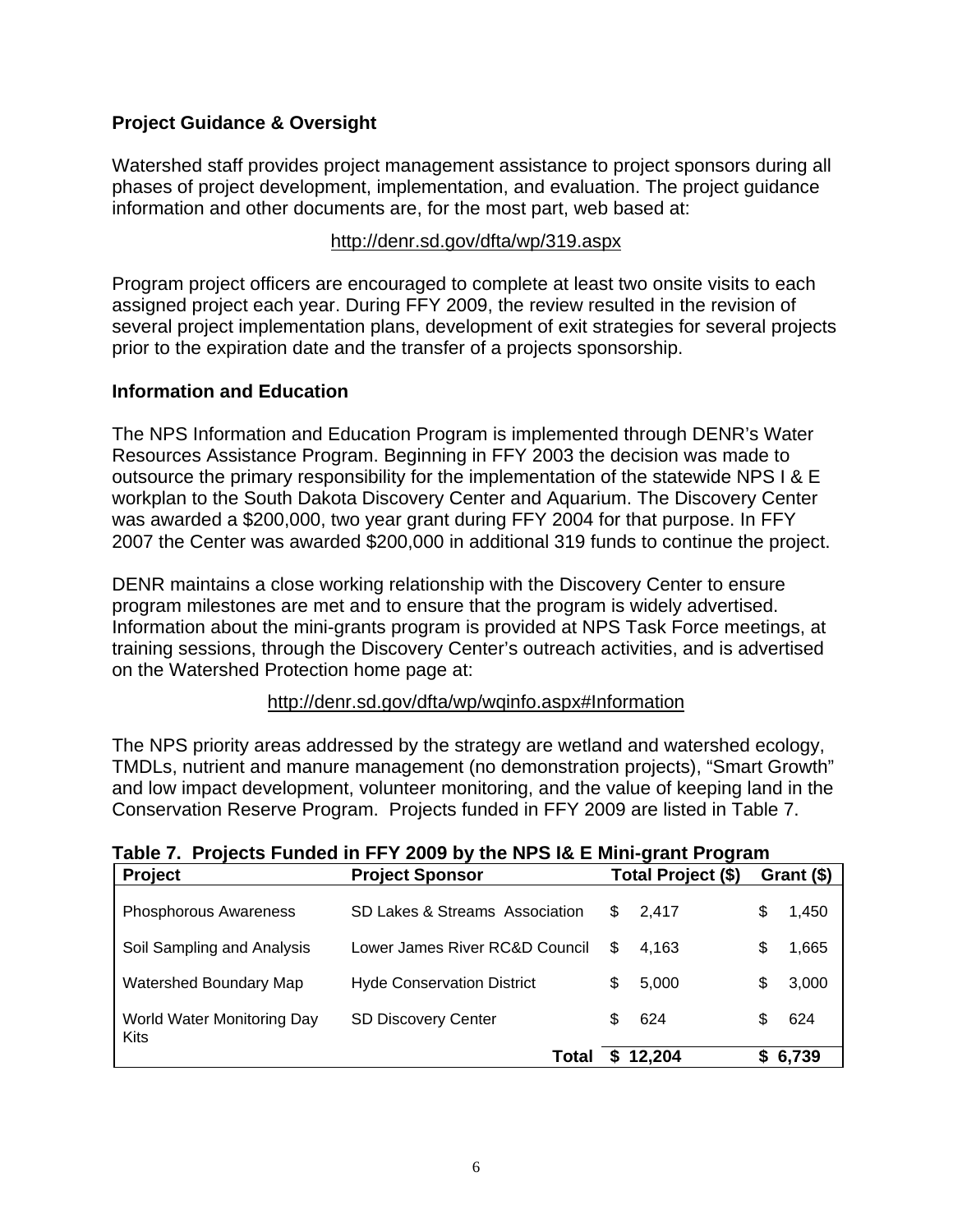Additional outreach activities with which the department was involved during FFY 2009 include:

## **Volunteer Water Quality Network**

Participation in the Volunteer Water Quality Program offered though the SD I & E Grant to the Discovery Center and the Fecal Coliform Monitoring Pilot Program initiated by the East Dakota Water Development District was promoted. Watershed project sponsors were encouraged to include a volunteer monitoring activity in project workplans. Monitoring equipment is provided and the analysis cost for samples collected and submitted to the South Dakota Health Lab is paid for by the information and education project.

# **Program Website**

The Water Resources Assistance Program has maintained a website since 1998. The website provides access to water resources information, reports, and opportunities for involvement such as: EPA national and Region VIII and state NPS program guidance; and project management programs including GRTS, Spreadsheet Tool for the Estimation of Pollutant Load (STEPL), and the SD NPS Project Management System (The Tracker Program). The site may be accessed at: ľ

## http://denr.sd.gov/dfta/wp/wp.aspx

# **Displays/Conferences**

The program assisted other department programs and project partners with the development of displays for water related conferences and workshops

# **Financial and Technical Assistance Provided by Project Partners**

While financial and technical assistance received from the Environmental Protection Agency provides the base for the South Dakota NPS Program, the resources available from public and private program partners are integral components of many program activities. Selected partnerships active during the past year are summarized below. For additional information about these and other program partnerships, consult the *South Dakota Watershed Project Funding and Technical Assistance Guide.* An electronic copy of the guide is available by visiting:

http://denr.sd.gov/dfta/wp/documents/NPSFundingTechnicalAssistanceGuide.pdf

# **USDA Natural Resources Conservation Service and Farm Service Agency**

The USDA Natural Resources Conservation Service (NRCS) and Farm Service Agency (FSA) are active project partners in nearly all phases of the NPS Program. Financial assistance for NPS related activities provided by NRCS administered programs during FFY 2009 is shown in Table 8.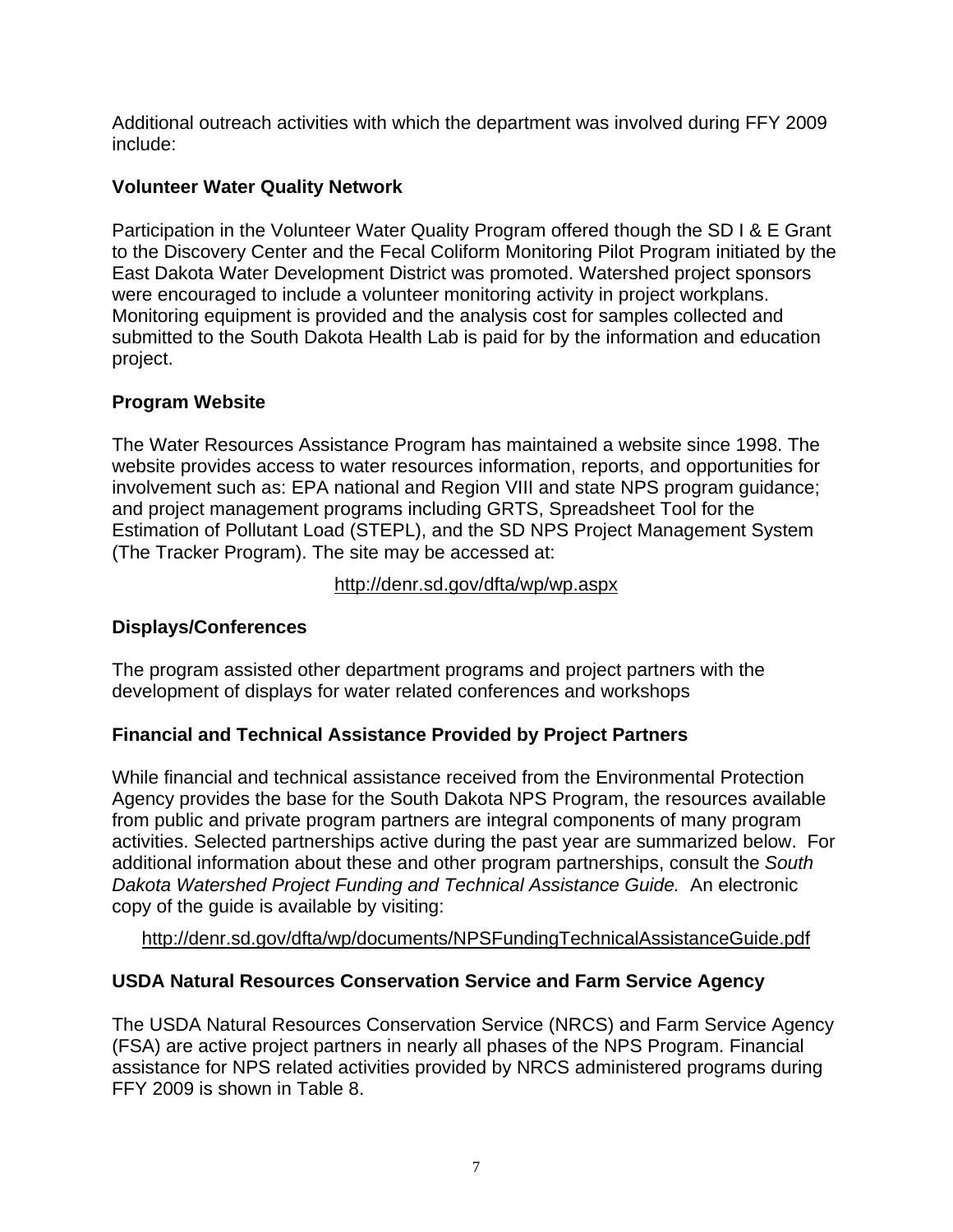| Program                                 | # Applications Funded | <b>Acres</b> | Funding (\$) |
|-----------------------------------------|-----------------------|--------------|--------------|
| Conservation Reserve Program (CRP)      |                       | 1,069,683    |              |
| Environmental Quality Incentives (EQIP) | 631                   |              | \$14,109,682 |
| Emergency Watershed Program (EWP)       | 3                     |              | \$1,511,709  |
| Grasslands Reserve Program (GRP)        | 18                    | 7.551        | \$1,701,377  |
| <b>Conservation Stewardship Program</b> |                       |              |              |
| (CSP)                                   | 195                   | 497,812      |              |
| Wetland Reserve Program (WRP)           | 75                    | 5,773        | \$11,026,988 |
| Wildlife Habitat Incentives Program     |                       |              |              |
| (WHIP)                                  | 69                    |              | 841,391<br>S |

# **Table 8. SD NPS Related Activities Funded during FFY 2009 by USDA Programs**

## **US Geologic Survey**

The Geologic Survey provides technical assistance and water quality data to several South Dakota nonpoint source assessment and implementation projects, especially those that include large tracts of federal and tribal lands. The survey is also an active participant in planning and conducting the Eastern South Dakota Water Conference and the Black Hills South Dakota Hydrology Conference.

## **US Fish and Wildlife Service**

The US Fish and Wildlife Service (USFWS) provide technical and financial assistance to watershed projects for Best Management Practices (BMP) installation. This assistance centers primarily on cost share for practices related to managed grazing systems and wetland habitat development. The main USFWS programs providing funds for BMPs are Partners for Fish and Wildlife Program and North American Waterfowl Conservation Act. Commonly cost shared BMPs include grass seeding, cross fencing, multiple purpose ponds, and riparian exclusion fencing. They work with local project sponsors, DENR and EPA Region VIII staff to complete threatened and endangered species clearance and related implementation issues.

#### **South Dakota BWNR/DENR Grant Assistance**

The South Dakota Board of Water and Natural Resources (BWNR) administer the Consolidated Water Facilities Construction Program (CWFCP). The program provides state grants and low interest loans for projects on the State Water Facilities Plan. NPS structural and construction BMPs such as animal waste management systems (AWMS), and shoreline stabilization are eligible for cost share funds through the program.

In 2009, the BWNR provided additional grant assistance to watershed projects from the Clean Water State Revolving Fund (CWSRF) Administrative Surcharge Fees.

The Water Resources Assistance Program administers special appropriations from the department's Environment and Natural Resources (ENR) Fee Fund. These funds provide state assistance for the completion of TMDL assessments.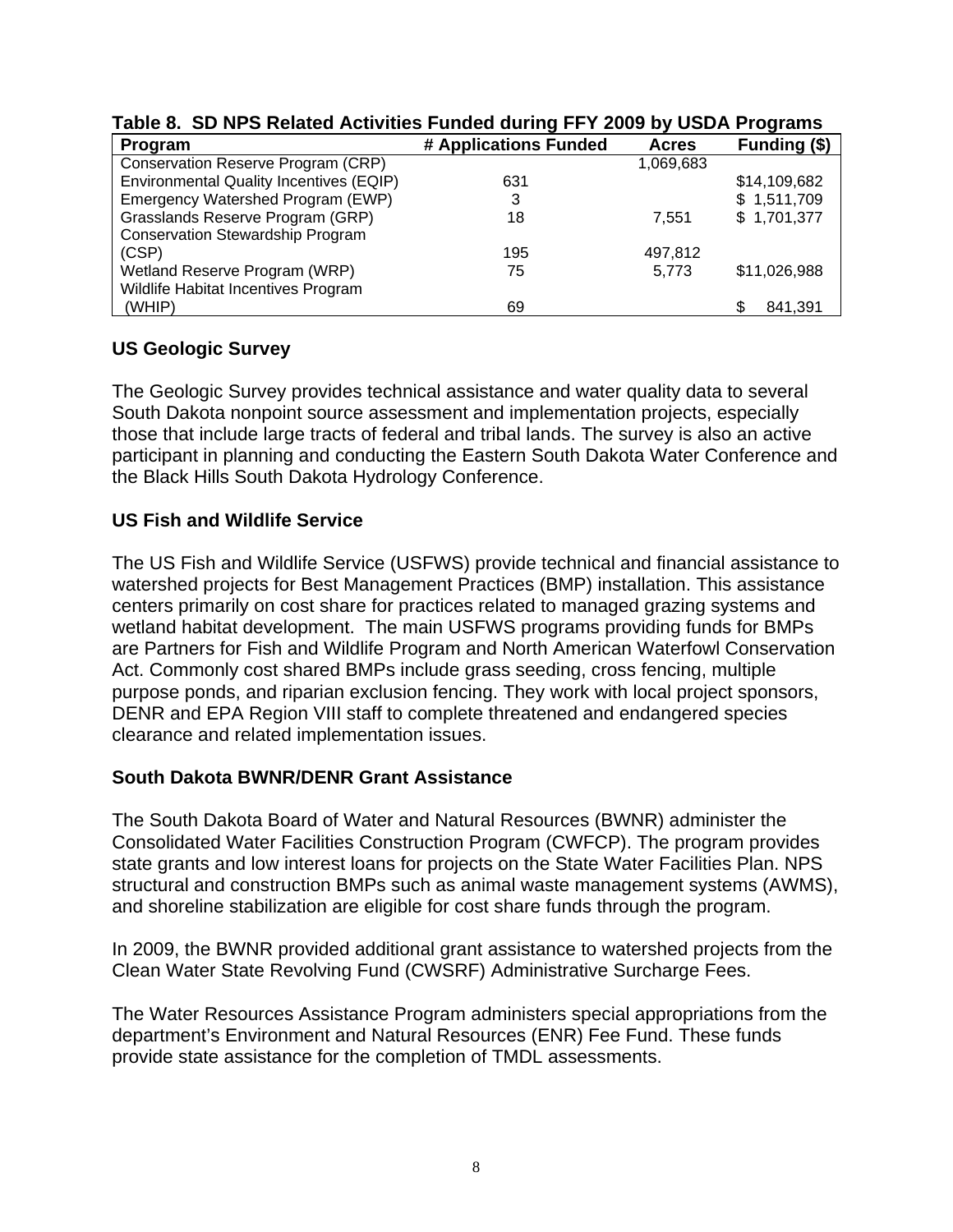Projects awarded Consolidated and fee fund grants during the reporting period are listed in Table 9.

**Table 9. NPS Projects Awarded CWFCP and Fee Fund Grants during FFY 2009** 

| <b>Project</b>                             | <b>Funding Source</b>   | Grant Award (\$) |
|--------------------------------------------|-------------------------|------------------|
| Lewis & Clark Watershed Imp. Project       | <b>CWSRF Admin Fees</b> | \$186,000        |
| Lower James River Implementation Segment 2 | Consolidated            | \$100,000        |
| SD Livestock Sales of Watertown Inc.       | <b>CWSRF Admin Fees</b> | \$162,500        |
| Big Sioux River TMDL through Sioux Falls   | <b>ENR Fee Funds</b>    | \$27,600         |
|                                            | Total                   | \$476,100        |

## **South Dakota Clean Water State Revolving Fund (NPS Incentive Loan Program)**

The South Dakota Board of Water and Natural Resources administers the state's Clean Water State Revolving Fund (CWSRF) Loan program. In 2004, the board established a nonpoint source incentive rate for nonpoint source projects at 1.50 percent for loans with a term of 10 years or less and 2.25 percent for loans with a term greater than 10 years. Projects for traditional wastewater or storm water projects that include a nonpoint component are eligible for the nonpoint source rate. The annual principal and interest payments are calculated for a loan at the higher base SRF interest rates of 2.50 percent for loans with a term of 10 years or less and 3.25 percent for loans with a term greater than 10 years. Using the lower interest incentive rate, a loan is sized using the annual payment previously calculated. The difference in the two loan principal amounts is the amount of funding available for the NPS component of the project.

Since its inception, three NPS project sponsors have used the NPS incentive program rate in partnership with municipalities. The projects and NPS loan amounts are shown in Table 10.

| <b>Project</b>                                      | <b>Municipality</b> | SRF Loan (\$)  |
|-----------------------------------------------------|---------------------|----------------|
| <b>FFY 2005</b>                                     |                     |                |
| Brown County Water Quality Improvement Project      | City of Aberdeen    | \$1,156,259    |
| Central Big Sioux Watershed Project - Segment I     | City of Sioux Falls | \$4,518,767    |
| <b>FFY 2006</b>                                     |                     |                |
| Upper Big Sioux River Watershed Project -Segment IV | City of Watertown   | 113.985<br>\$. |
| <b>FFY 2007</b>                                     |                     |                |
| Upper Big Sioux River Watershed Project - Segment V | City of Watertown   | 139,952<br>S   |
|                                                     | Total               | \$5,928,963    |

**Table 10. SRF NPS Incentive Loans** 

Aberdeen initially accessed the funding source to reduce sediment and nutrient loading to several waterbodies located between the city and Elm Lake. They have recently expanded the area to include the entire Elm Lake Watershed and the Foote Creek and Moccasin Creek watersheds to the confluence of the James River. The Elm River is the primary source of the city's drinking water supply. BMPs planned include AWMS, managed grazing, and shoreline stabilization.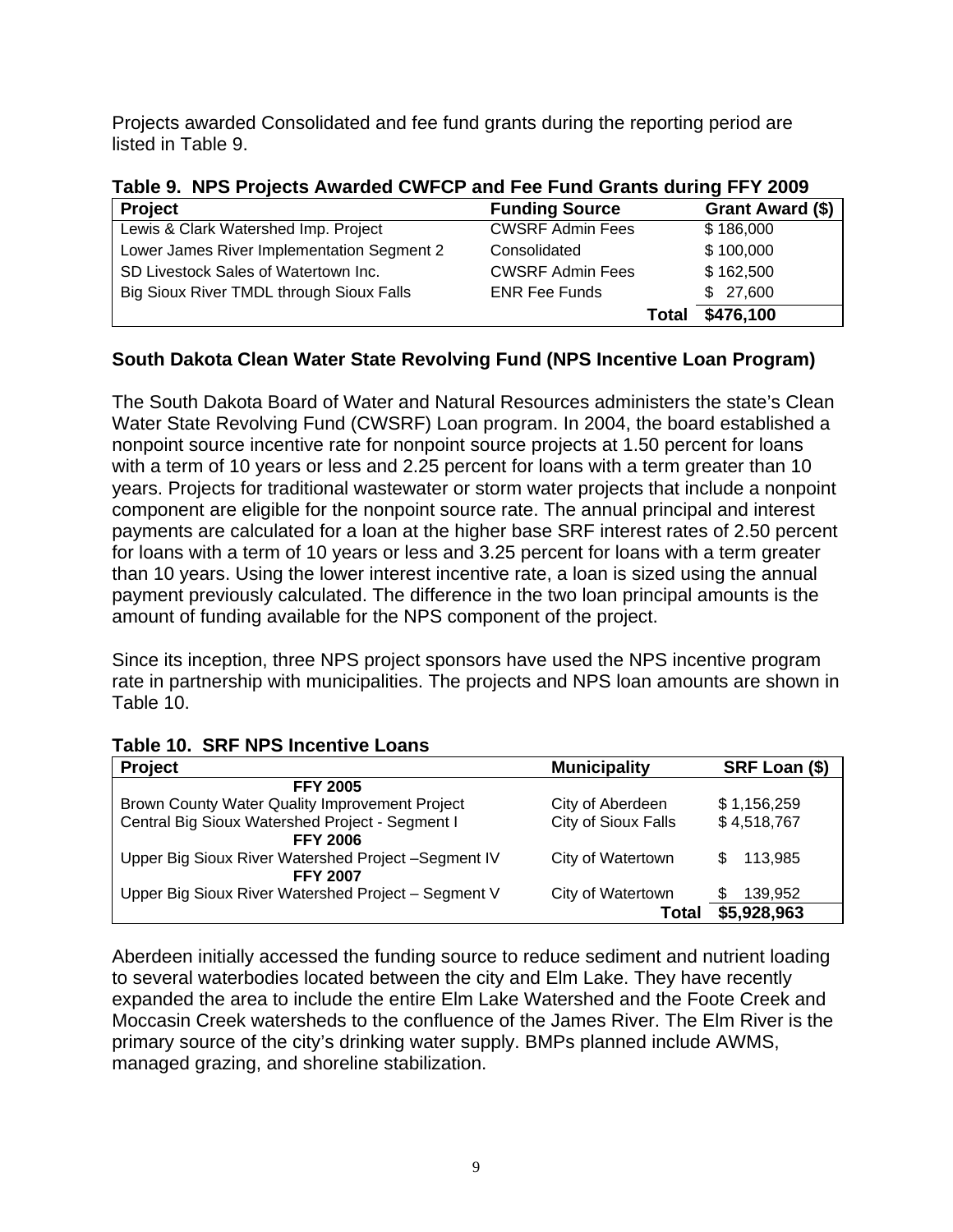Sioux Falls obtained the funds to install animal waste management systems, and riparian buffers / shoreline stabilization along the Big Sioux River and major tributaries within the city and north to the Moody County line. The buffers and animal waste systems will protect the city's water supply by reducing fecal coliform and sediment loading.

The city of Watertown was awarded Clean Water SRF financing using the NPS incentive rate terms for 20 years during FFY 2006 and FFY 2007 to provide nonfederal cost share funds for the Upper Big Sioux River Watershed project. Watertown is using the loan funds to reduce sediment and nutrient loading to the Upper Big Sioux River, Lake Kampeska, and Pelican Lake.

In FFY 2009 no new CWSRF NPS Incentive Loans were requested.

## **South Dakota Department of Agriculture**

The South Dakota Department of Agriculture (SDDA) provides state funds to conservation districts for the installation of conservation BMPs through the South Dakota Resource Conservation Grants Program.

During this reporting period, SDDA awarded \$676,770 in grants. NPS projects and project related activities included in the total are listed in Table 11.

#### **Table 11. NPS Activities Funded using Conservation Grants during FFY 2009**

| <b>Project</b>                                 | Grant (\$) |  |
|------------------------------------------------|------------|--|
| Northeast Glacial Lakes Implementation Project | 60.000     |  |
| Upper Snake Creek Project                      | \$37,600   |  |
| <b>Wolf Creek Stream Erosion</b>               | 16.094     |  |
| Google Earth Watershed Project                 | 2.500      |  |
| Total                                          | \$116,194  |  |

## **South Dakota Department of Game, Fish, and Parks (GFP)**

As with USFWS, GFP assistance programs accessed by projects center mainly on managed grazing and wetlands. For a description of the programs and practices cost shared, visit:

#### http://www.sdgfp.info/Wildlife/privatelands/Index.htm

#### **Other Partnerships**

DENR maintains partnerships with several other agencies and organization in addition to those discussed previously. A comprehensive list of partners is included in the 2007 revision of the South Dakota NPS Management Plan.

#### **319 Grant Match**

Nonfederal match of 40 percent of project expenditures is required for Section 319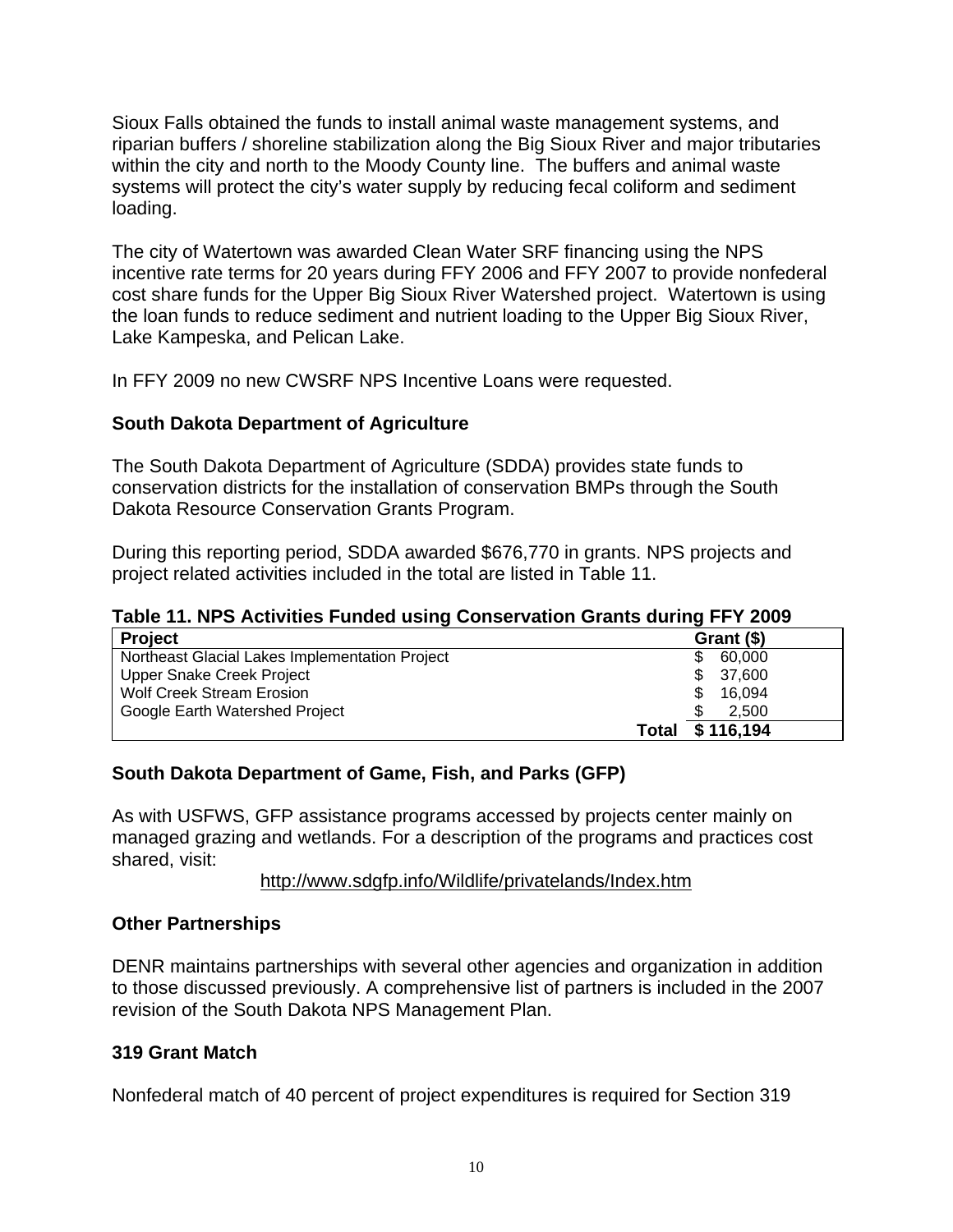grants. South Dakota takes a conservative approach to approving nonfederal match submitted by its project partners. As much of the match comes from the construction and implementation of BMPs, a large proportion of the match requirement for many projects is documented during the later phases of a project. See Appendix E for a summary of nonfederal match documented for each of the department's 319 grants.

#### **Water Quality Improvements**

The South Dakota NPS Program considers quantification of load reductions and resultant water quality improvements essential to evaluating project goal attainment and reaching the TMDLs established for priority waterbodies. The quantification process uses a combination of modeling and water quality sample results. Commonly used models include Revised Universal Soil Loss Equation (RUSLE 2), Annualized Agricultural Nonpoint Source (AnnAGNPS), and STEPL.

DENR adopted STEPL as the primary load reduction estimation model for reporting annual and cumulative load reductions in GRTS in FFY 2007.

Annual load reductions/water quality improvements documented are entered in GRTS. Load reductions for waterbodies located in project areas during FFY 2009 were 384,147 pounds of nitrogen, 94,754 pounds of phosphorous, and 54,582 tons of sediment.

| <b>Project Name</b>            | <b>Location</b>                                                                                | <b>Pollutant</b> | Quantity                                                    |
|--------------------------------|------------------------------------------------------------------------------------------------|------------------|-------------------------------------------------------------|
| <b>Central Big Sioux River</b> | <b>Big Sioux River</b>                                                                         | Nitrogen         | 27279 lbs                                                   |
| <b>Deuel County Lakes</b>      | <b>Fish Lake</b>                                                                               |                  | 10342 lbs                                                   |
| <b>Grassland Management</b>    | South Dakota                                                                                   |                  | 117661 lbs                                                  |
| Lewis and Clark                | Corsica Lake<br>East River (Missouri)<br>West River (Missouri)                                 |                  | 15606 lbs<br>77056 lbs<br>87333 lbs                         |
| <b>Turkey Ridge Watershed</b>  | <b>Turkey Ridge Creek</b>                                                                      |                  | 7700 lbs                                                    |
| <b>Upper Big Sioux River</b>   | Lake Kampeska<br><b>Big Sioux River</b><br>Mud Lake<br>Pelican Lake<br>Soo Creek<br>Still Lake |                  | 11 lbs<br>9 lbs<br>317 lbs<br>13 lbs<br>10276 lbs<br>84 lbs |
| Vermillion Basin               | <b>Vermillion River</b>                                                                        | <b>Total</b>     | 30460 lbs<br>384,147 lbs/yr                                 |

**Table 12. Load Reductions for Projects/Waterbodies during FFY 2009**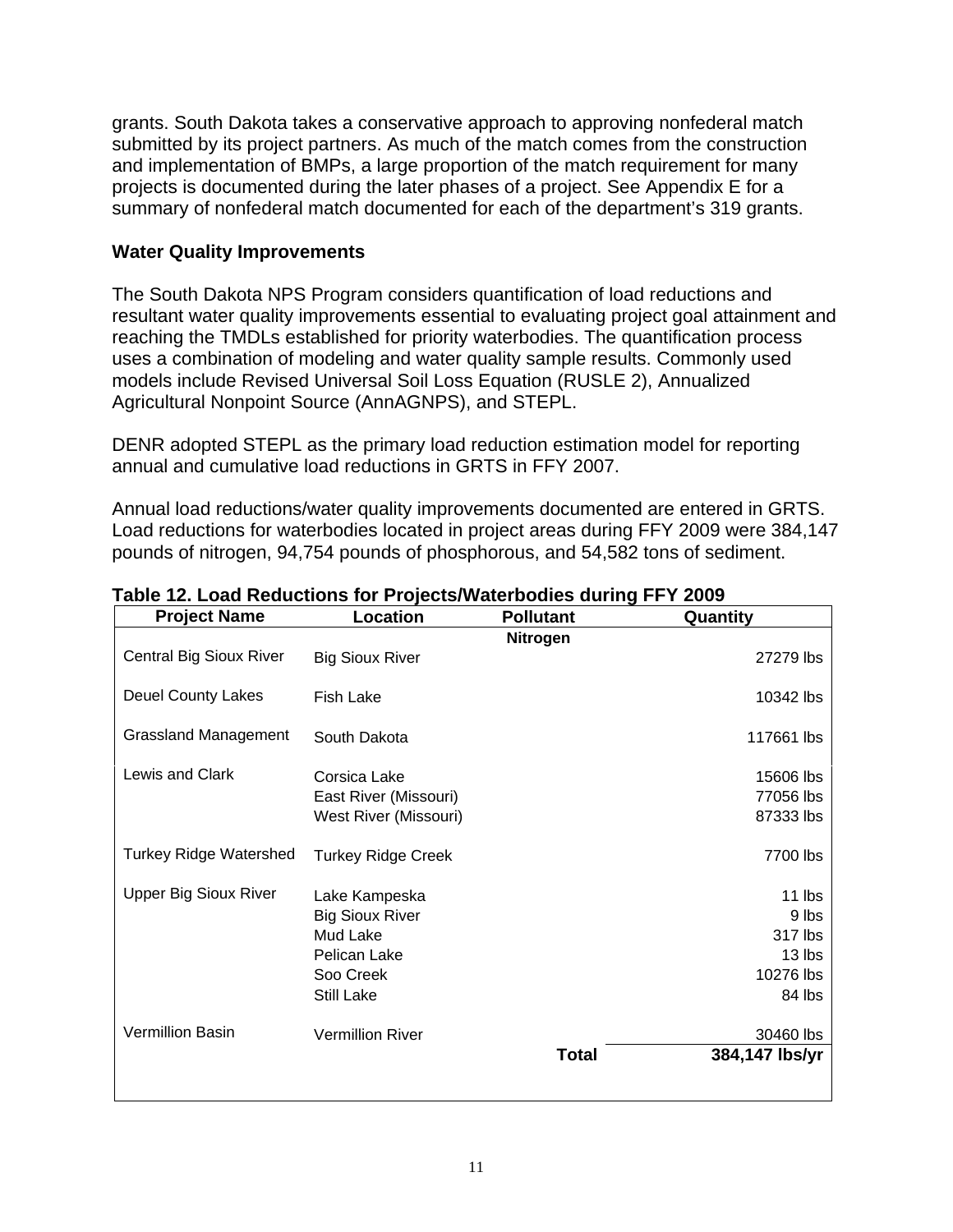| <b>Project Name</b>            | Location                  | <b>Pollutant</b>   | Quantity       |
|--------------------------------|---------------------------|--------------------|----------------|
| <b>Central Big Sioux River</b> | <b>Big Sioux River</b>    | <b>Phosphorous</b> | 6477 lbs       |
| <b>Deuel County Lakes</b>      | <b>Fish Lake</b>          |                    | 42 lbs         |
| <b>Grassland Management</b>    | South Dakota              |                    | 18148 lbs      |
| Lake Poinsett Watershed        | <b>Lake Poinsett</b>      |                    | 200 lbs        |
| Lewis and Clark                | Corsica Lake              |                    | 4252 lbs       |
|                                | East River (Missouri)     |                    | 22331 lbs      |
|                                | West River (Missouri)     |                    | 30930 lbs      |
| <b>Turkey Ridge Watershed</b>  | <b>Turkey Ridge Creek</b> |                    | 864 lbs        |
| <b>Upper Big Sioux River</b>   | Lake Kampeska             |                    | 2 lbs          |
|                                | <b>Big Sioux River</b>    |                    | 6 lbs          |
|                                | Mud Lake                  |                    | 102 lbs        |
|                                | Pelican Lake              |                    | 5 lbs          |
|                                | Soo Creek                 |                    | 2312 lbs       |
|                                | Still Lake                |                    | 13 lbs         |
| <b>Vermillion Basin</b>        | <b>Vermillion River</b>   |                    | 9070 lbs       |
|                                |                           | <b>Total</b>       | 94,754 lbs/yr  |
|                                |                           |                    |                |
|                                |                           | <b>Sediment</b>    |                |
| <b>Deuel County Lakes</b>      | <b>Fish Lake</b>          |                    | 936 tons       |
| <b>Grassland Management</b>    | South Dakota              |                    | 9398 tons      |
| <b>Lake Poinsett Watershed</b> | <b>Lake Poinsett</b>      |                    | 2000 tons      |
| Lewis and Clark                | Corsica Lake              |                    | 2729 tons      |
|                                | East River (Missouri)     |                    | 13667 tons     |
|                                | West River (Missouri)     |                    | 20065 tons     |
| <b>Turkey Ridge Watershed</b>  | <b>Turkey Ridge Creek</b> |                    | 8 tons         |
| <b>Upper Big Sioux River</b>   | Lake Kampeska             |                    | 4 tons         |
|                                | <b>Big Sioux River</b>    |                    | 13 tons        |
|                                | Mud Lake                  |                    | 68 tons        |
|                                | Pelican Lake              |                    | 10 tons        |
|                                | Still Lake                |                    | 7 tons         |
|                                |                           |                    |                |
| Vermillion Basin               | <b>Vermillion River</b>   |                    | 5677 tons      |
|                                |                           | <b>Total</b>       | 54,582 tons/yr |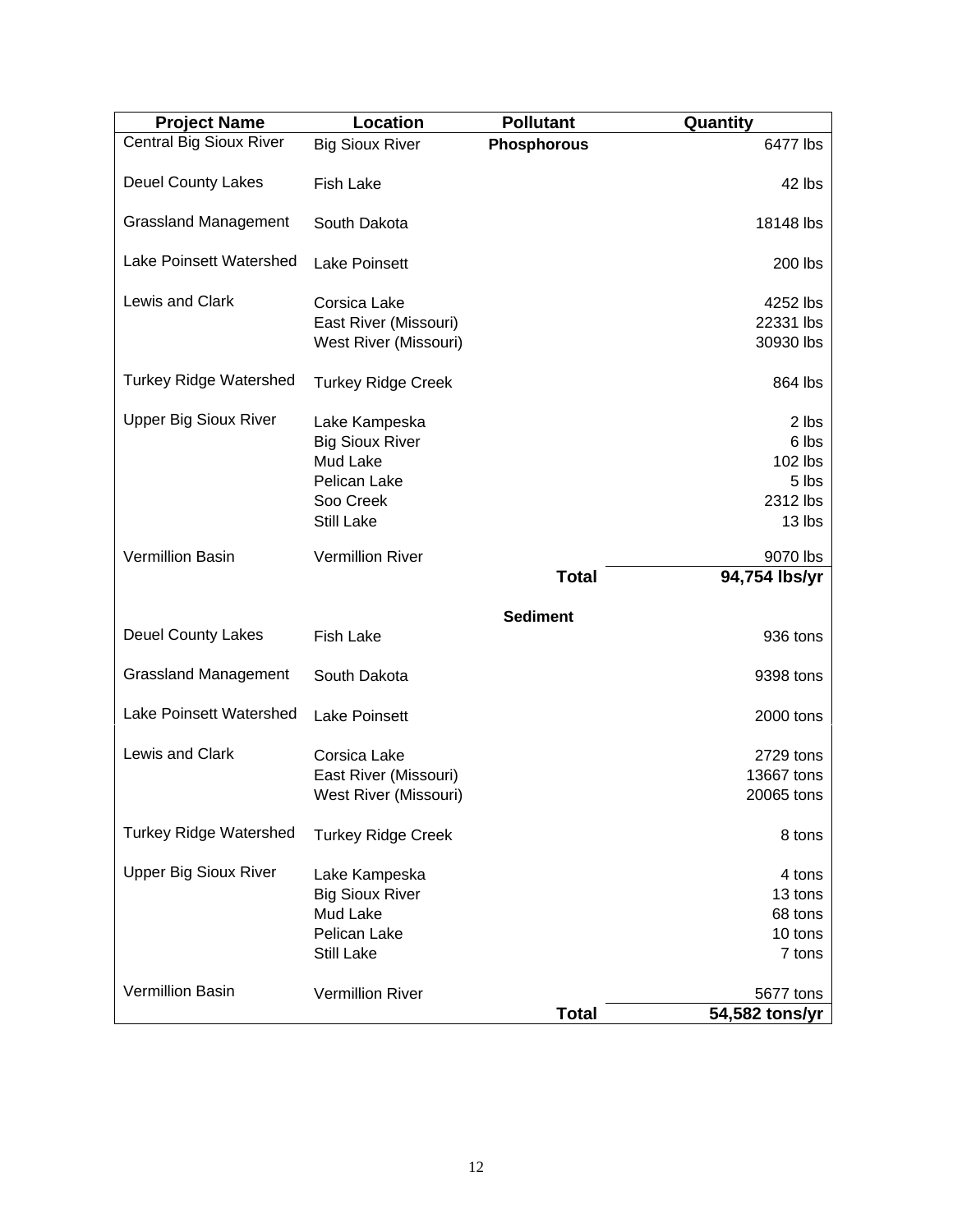## Appendix A

# **Open NPS Projects Funded by Previous Section 319 Grants by River Basin**

| <b>River Basin</b>                   | <b>Project</b>                                               |  |  |  |
|--------------------------------------|--------------------------------------------------------------|--|--|--|
| <b>Bad River</b>                     | <b>None</b>                                                  |  |  |  |
| <b>Belle Fourche River</b>           | Belle Fourche River Watershed Management - Segment 3         |  |  |  |
| <b>Big Sioux River</b>               | Central Big Sioux Watershed Implementation - Segment 1       |  |  |  |
|                                      | Deuel County Lakes Watershed Improvement                     |  |  |  |
|                                      | NE Glacial Lakes Watershed Improvement - Segment 1           |  |  |  |
|                                      | Sioux Falls Big Sioux River TMDL                             |  |  |  |
|                                      | Lower Big Sioux River Implementation - Segment 1             |  |  |  |
|                                      | Lake Poinsett Watershed Project - Segment 2                  |  |  |  |
|                                      | Upper Big Sioux River Implementation - Segment 5             |  |  |  |
| <b>Cheyenne River</b>                | Lower Cheyenne TMDL Assessment - Segment 2                   |  |  |  |
| <b>Grand River</b>                   | <b>None</b>                                                  |  |  |  |
| <b>James River</b>                   | Brown County Water Quality Improvement                       |  |  |  |
|                                      | Firesteel Creek/Lake Mitchell Implementation - Segment 2     |  |  |  |
|                                      | Lower James River Implementation - Segment 1                 |  |  |  |
|                                      | Upper Snake Creek Watershed - Segment 1                      |  |  |  |
|                                      | <b>Upper James River Assessment</b>                          |  |  |  |
| <b>Minnesota River</b>               | <b>None</b>                                                  |  |  |  |
| <b>Missouri River</b>                | Medicine Creek Watershed Implementation                      |  |  |  |
|                                      | Spring Creek Implementation (Campbell Co.) - Segment 1       |  |  |  |
|                                      | Lewis and Clark Watershed Implementation Project - Segment 1 |  |  |  |
| <b>Red River</b>                     | None                                                         |  |  |  |
| <b>Vermillion River</b>              | Vermillion River Basin Implementation - Segment 1            |  |  |  |
| <b>White River</b>                   | None                                                         |  |  |  |
| <b>Statewide / Regional Projects</b> | Grassland Management & Planning - Segment 2                  |  |  |  |
|                                      | SD NPS Information & Education Partnership - Segment 2       |  |  |  |
|                                      | 303(d) Watershed Planning and Assistance - Segment 1 & 2     |  |  |  |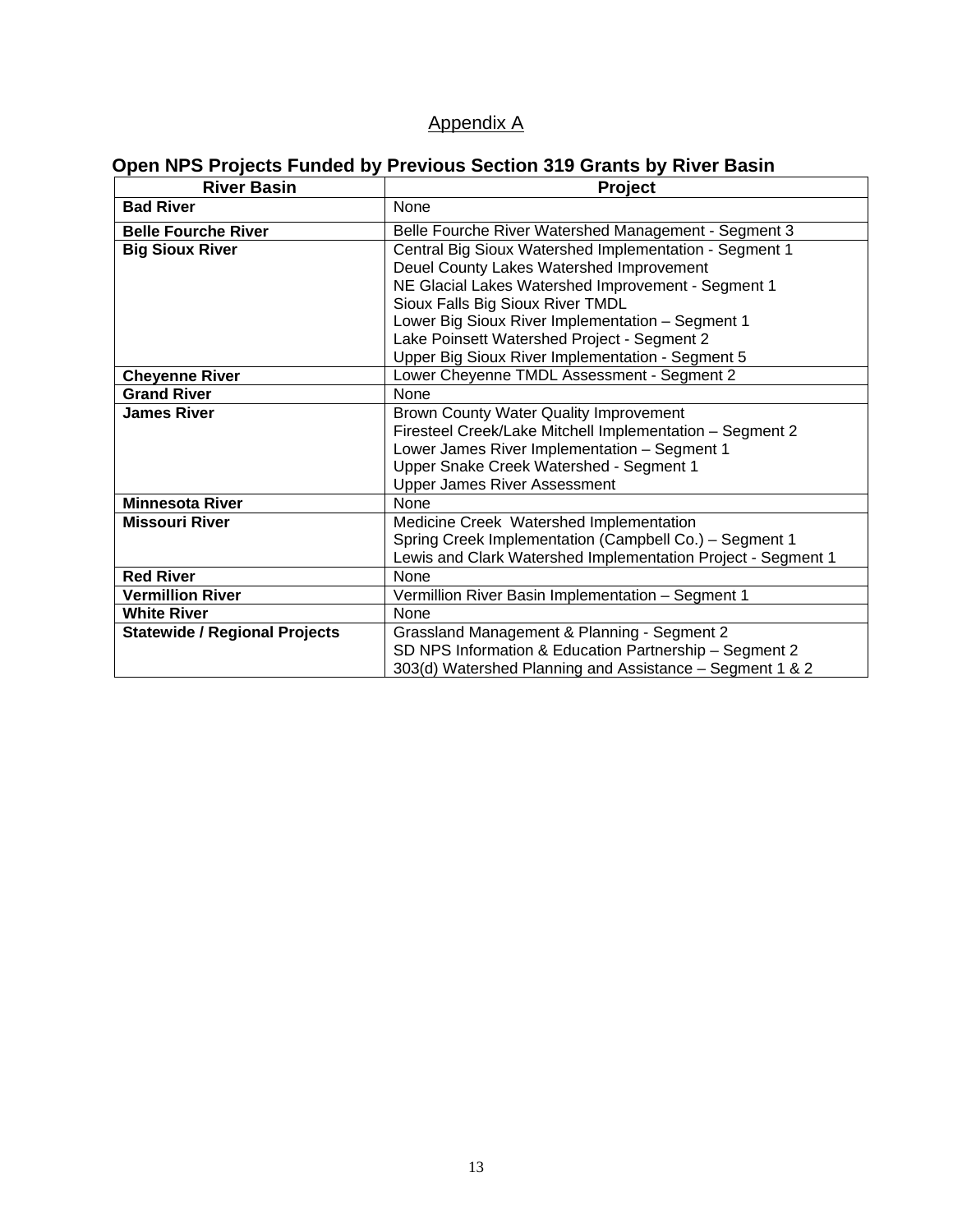## Appendix B

## **Completed Section 319 Projects by River Basin**

| <b>River Basin</b>         | <b>Project</b>                                                             |  |  |
|----------------------------|----------------------------------------------------------------------------|--|--|
| <b>Bad River</b>           | Bad River Water Quality Project (Phase II)                                 |  |  |
|                            | Bad River Water Quality Project (Phase III)                                |  |  |
|                            | Hayes and Waggoner Lakes TMDL                                              |  |  |
|                            | <b>Upper Bad River Demonstration</b>                                       |  |  |
| <b>Belle Fourche River</b> | Bear Butte Creek Riparian Demonstration                                    |  |  |
|                            | <b>Belle Fouche River Assessment</b>                                       |  |  |
|                            | Belle Fourche River Watershed Management Plan (Segments I & II)            |  |  |
| <b>Big Sioux River</b>     | <b>Bachelor Creek Assessment</b>                                           |  |  |
|                            | Bachelor Creek Hydrologic Unit                                             |  |  |
|                            | <b>Big Sioux Bank Stability</b>                                            |  |  |
|                            | <b>Big Sioux Well Head Protection</b>                                      |  |  |
|                            | <b>Blue Dog Lake Assessment</b>                                            |  |  |
|                            | Blue dog Lake Watershed Improvement                                        |  |  |
|                            | Enemy Swim Lake Implementation                                             |  |  |
|                            | Lake Campbell Watershed Restoration                                        |  |  |
|                            | Lakes Cochrane/Oliver Watershed Improvement                                |  |  |
|                            | Lakes Herman/Madison/Brant Implementation                                  |  |  |
|                            | Lake Kampeska Watershed                                                    |  |  |
|                            | Lake Norden/Lake Albert/Lake St. John Assessment                           |  |  |
|                            | <b>Lake Poinsett Watershed</b>                                             |  |  |
|                            | <b>Pickerel Lake Protection</b>                                            |  |  |
|                            | Roy Lake Assessment                                                        |  |  |
|                            | Upper Big Sioux River Watershed Segments I, II, III & IV                   |  |  |
|                            | Wall Lake Watershed Project                                                |  |  |
|                            | Wall Lake Post Project Assessment                                          |  |  |
| <b>Cheyenne River</b>      | Cheyenne River Phase I TMDL Assessment                                     |  |  |
|                            | Foster Creek Riparian Demonstration - Stanley Co.                          |  |  |
|                            | Lower Cheyenne River TMDL Assessment - Phase I                             |  |  |
|                            | <b>Piedmont Valley Assessment</b>                                          |  |  |
|                            | Rapid City Storm Water                                                     |  |  |
| <b>Grand River</b>         | Shadehill Lake Protection Staffing & Support                               |  |  |
| James River                | Clear Lake Assessment - Marshall Co.                                       |  |  |
|                            | Cottonwood & Louise TMDL                                                   |  |  |
|                            | Elm Lake Implementation Project                                            |  |  |
|                            | Firesteel Creek/Lake Mitchell Watershed Project - Continuation 1           |  |  |
|                            | Foster Creek Riparian Demonstration - Beadle Co.                           |  |  |
|                            | Jones Lake/ Rose Hill Lake TMDL                                            |  |  |
|                            | Jones Lake/Rose Hill Lake Watershed Implementation<br>Lake Byron Watershed |  |  |
|                            | Lakes Cottonwood and Louis Implementation                                  |  |  |
|                            | Lake Faulkton Watershed Implementation                                     |  |  |
|                            | Lake Hanson / Pierre Creek Implementation                                  |  |  |
|                            | Lake Mitchell Watershed Assessment                                         |  |  |
|                            | Lake Redfield Restoration                                                  |  |  |
|                            | Lower James River Assessment                                               |  |  |
|                            | Loyalton and Cresbard Lakes TMDL                                           |  |  |
|                            | Mina Lake Water Quality Assessment                                         |  |  |
|                            | Moccasin Creek TMDL                                                        |  |  |
|                            | Ravine Lake Watershed                                                      |  |  |
|                            | <b>Richmond Lake Watershed</b>                                             |  |  |
|                            | Richmond Lake Assessment                                                   |  |  |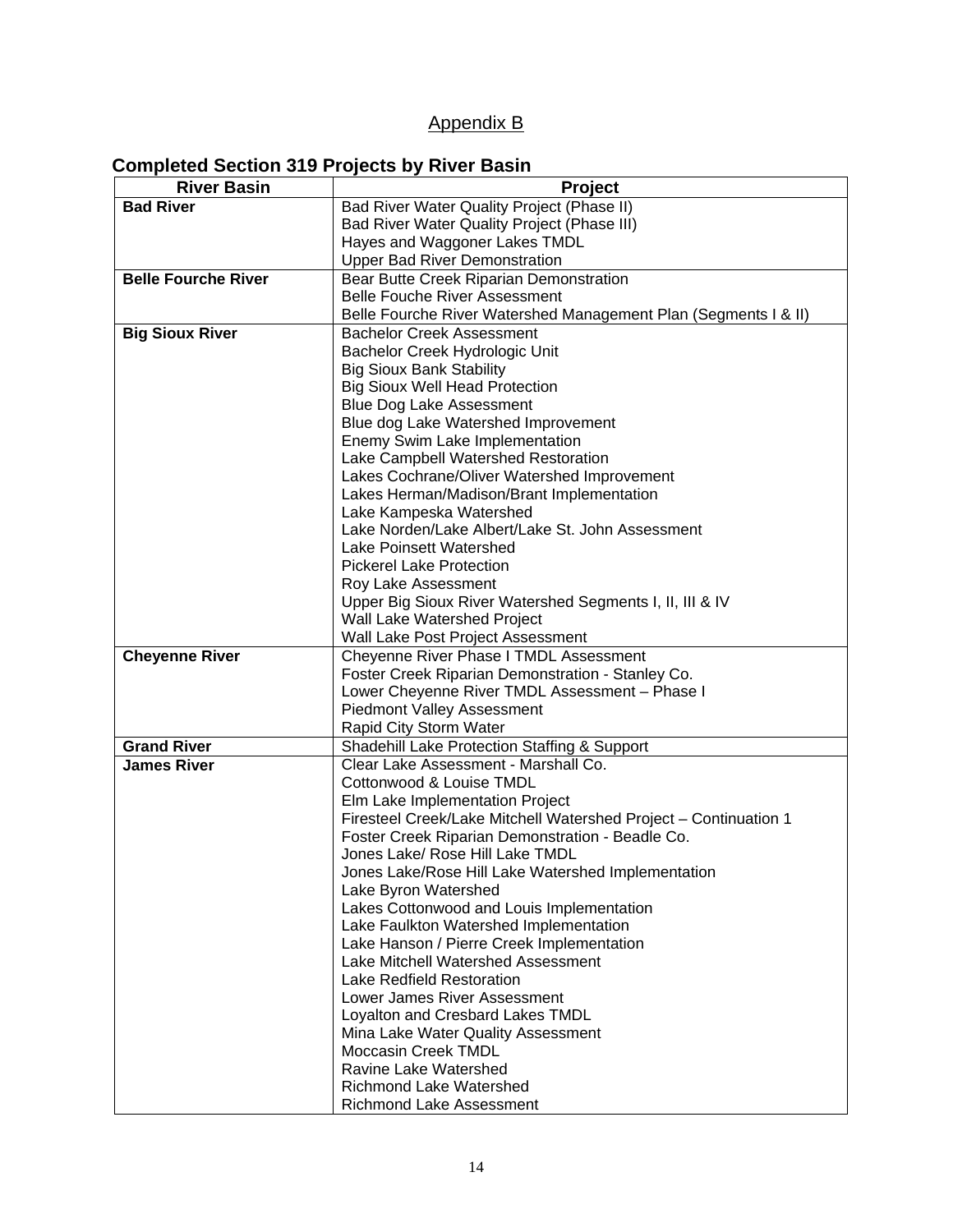|                         | Twin Lakes/Wilmarth Lake Assessment                                                             |  |  |
|-------------------------|-------------------------------------------------------------------------------------------------|--|--|
|                         | White Lake Dam TMDL                                                                             |  |  |
| <b>Missouri River</b>   | <b>Burke Lake Assessment</b>                                                                    |  |  |
|                         | <b>Burke Lake Restoration</b>                                                                   |  |  |
|                         | <b>Medicine Creek Assessment</b>                                                                |  |  |
|                         | Medicine Creek Watershed Project - Segment 1                                                    |  |  |
|                         | Okobojo Creek Watershed Assessment                                                              |  |  |
|                         | Pocasse / Campbell Watershed Assessment                                                         |  |  |
|                         | South Central Lakes Watershed Assessment                                                        |  |  |
| <b>Red River</b>        | Lake Traverse Watershed Assessment                                                              |  |  |
| <b>Vermillion River</b> | Kingsbury County Lakes Assessment                                                               |  |  |
|                         | Kingsbury Lakes Implementation                                                                  |  |  |
|                         | Swan Lake Restoration                                                                           |  |  |
|                         | Turkey Ridge Creek Implementation - Segment 1                                                   |  |  |
|                         | Vermillion River Basin Assessment                                                               |  |  |
| <b>White River</b>      | White River Phase I Assessment                                                                  |  |  |
|                         | Little White River TMDL Assessment                                                              |  |  |
| Statewide/Regional      | Abandoned Well Sealing                                                                          |  |  |
| <b>Projects</b>         | Animal Waste Management I                                                                       |  |  |
|                         | Animal Waste Management II                                                                      |  |  |
|                         | Animal Nutrient Management III                                                                  |  |  |
|                         | Animal Nutrient Management Team IV                                                              |  |  |
|                         | Animal Waste Team (Buffer salesmen)                                                             |  |  |
|                         | <b>Bootstraps</b>                                                                               |  |  |
|                         | <b>Buffer Planning and Assistance</b>                                                           |  |  |
|                         | Coordinated Resource Management I                                                               |  |  |
|                         | <b>Coordinated Resource Management II</b>                                                       |  |  |
|                         | East River Area Riparian Demonstration                                                          |  |  |
|                         | East River Riparian Demonstration II                                                            |  |  |
|                         | East River Riparian Grazing I                                                                   |  |  |
|                         | Evaluating Phosphorus Loss on a Watershed<br><b>Grassland Management and Planning Segment 1</b> |  |  |
|                         | <b>Evaluating Vegetative Treatment Areas</b>                                                    |  |  |
|                         | <b>Ground Water Monitoring Network</b>                                                          |  |  |
|                         | Manure Management Based on Soil Phosphorus                                                      |  |  |
|                         | Manure Management Based on Soil Phosphorus - Additional Soils                                   |  |  |
|                         | Nitrogen & Pesticides in Ground Water                                                           |  |  |
|                         | Nonpoint Source Information & Education 1989                                                    |  |  |
|                         | Nonpoint Source Information & Education 1994                                                    |  |  |
|                         | Nonpoint Source Information & Education 1996                                                    |  |  |
|                         | Nonpoint Source Information & Education 1998                                                    |  |  |
|                         | Nonpoint Source Information & Education 2004                                                    |  |  |
|                         | Precision Manure Management to Improve WQ                                                       |  |  |
|                         | <b>Rainfall Simulator</b>                                                                       |  |  |
|                         | Riparian Grazing Workshop                                                                       |  |  |
|                         | South Dakota Association of Conservation Districts                                              |  |  |
|                         | South Dakota Lake Protection                                                                    |  |  |
|                         | SD Nonpoint Source I&E Partnership 1                                                            |  |  |
|                         | Statewide Lake Assessment                                                                       |  |  |
|                         | <b>Wetlands Education Project</b>                                                               |  |  |
|                         |                                                                                                 |  |  |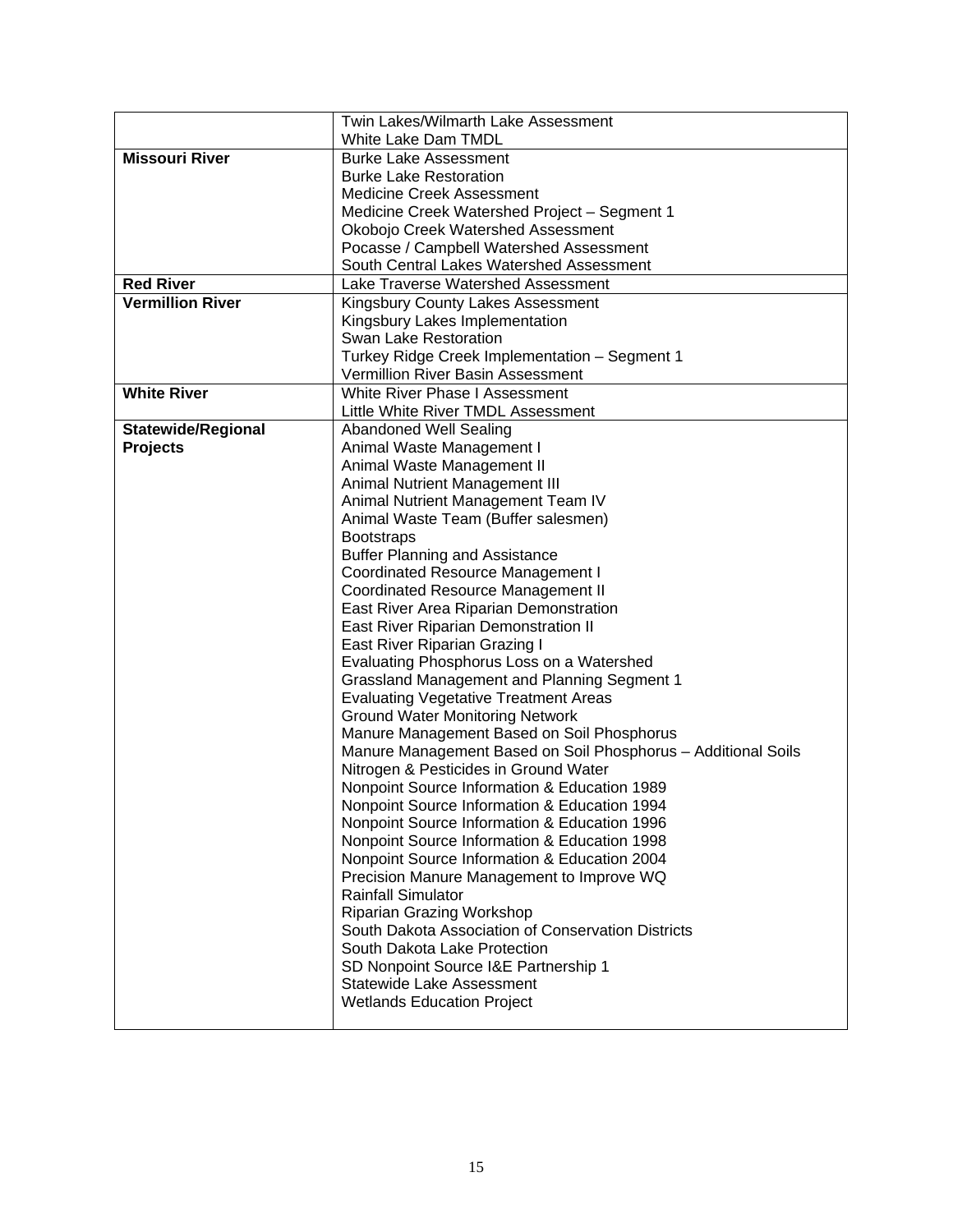# Appendix C

# **Completed 604(b) Projects by River Basin**

| <b>Bad River Basin</b>           | <b>Bad River Phase IA</b>                                        |
|----------------------------------|------------------------------------------------------------------|
|                                  | <b>Bad River Phase IB</b>                                        |
| <b>Belle Fourche River Basin</b> | Belle Fourche River TMDL Project                                 |
|                                  | Streambank Erosion Assessment-Upper Whitewood Creek              |
|                                  | Whitewood Creek Streambank Assessment Project                    |
|                                  | Whitewood Creek Watershed Project Planning                       |
|                                  | <b>Whitewood Creek Bacterial Source Tracking</b>                 |
| <b>Big Sioux River Basin</b>     | Bacterial Source Tracking and Lower Big Sioux TMDL               |
|                                  | <b>Big Sioux Aquifer Protection Project</b>                      |
|                                  | <b>Big Sioux Aquifer Study</b>                                   |
|                                  | Big Sioux River Bank Stabilization Demonstration Project         |
|                                  | Big Sioux River Riparian Assessment (Moody/Minnehaha)            |
|                                  | Covell Lake TMDL (Combined with Sioux Falls Big Sioux River TMDL |
|                                  | Project)                                                         |
|                                  | Pelican Lake Control Structure Feasibility                       |
|                                  | Lake Alvin/Nine Mile Creek TMDL                                  |
|                                  | Lake Campbell (Brookings County Post Implementation Assessment   |
|                                  | Lakes Herman, Madison, Brandt Project Planning                   |
|                                  | Lake Poinsett Project Planning and Design                        |
|                                  | North Central Big Sioux /Oakwood Lake TMDL                       |
|                                  | <b>Upper Big Sioux Watershed AGNPS</b>                           |
| <b>Cheyenne River Basin</b>      | Develop NPS BMPs Western Pennington Co. Drainage District        |
|                                  | Galena Fire Project                                              |
|                                  | Rapid Creek and Aquifer Assessment Project                       |
|                                  | Rapid Creek NPS Assessment Project                               |
|                                  | Rapid Creek Stormwater Impact Prioritization                     |
|                                  | <b>Custer State Parks Lakes Assess. Report Preparation</b>       |
|                                  | <b>Spring Creek Bacterial Source Tracking</b>                    |
| <b>Grand River Basin</b>         | <b>Grand River Watershed TMDL</b>                                |
| <b>James River Basin</b>         | <b>Broadland Creek Watershed Study</b>                           |
|                                  | Firesteel Creek/Lake Mitchell WQ Needs Assessment                |
|                                  | James River TMDL Project                                         |
|                                  | Landowner Survey                                                 |
|                                  | Lake Faulkton Assessment Project                                 |
|                                  | Lake Louise Water Quality Monitoring                             |
|                                  | Mina Lake Water Quality Project                                  |
|                                  | Ravine Lake Diagnostic/Feasibility Study                         |
|                                  | Turtle Creek/Lake Redfield Landowner Survey                      |
|                                  | Wylie Pond/ Moccasin Creek Watershed TMDL                        |
| <b>Minnesota River Basin</b>     | Blue Dog Lake/Enemy Swim Septic Leachate Survey                  |
|                                  | Fish Lake Water Level and Quality Study                          |
|                                  | Lake Cochrane/Oliver TMDL                                        |
|                                  | Lake Hendricks Restoration Assessment                            |
|                                  | Lake Traverse/Little Minnesota River Land Inventory              |
| <b>Missouri River Basin</b>      | <b>Burke Lake Diagnostic/Feasibility Study</b>                   |
|                                  | Lake Andes Watershed Treatment Project                           |
|                                  | Lake Pocasse/Lake Campbell/Spring Creek TMDL                     |
|                                  | Lewis and Clark TMDL Project                                     |
|                                  | Platte Lake Planning                                             |
|                                  | Randall RC&D Implementation Planning                             |
| <b>Vermillion River Basin</b>    | Turkey Ridge Creek Watershed Assessment Project                  |
|                                  | Vermillion River Basin Watershed Planning                        |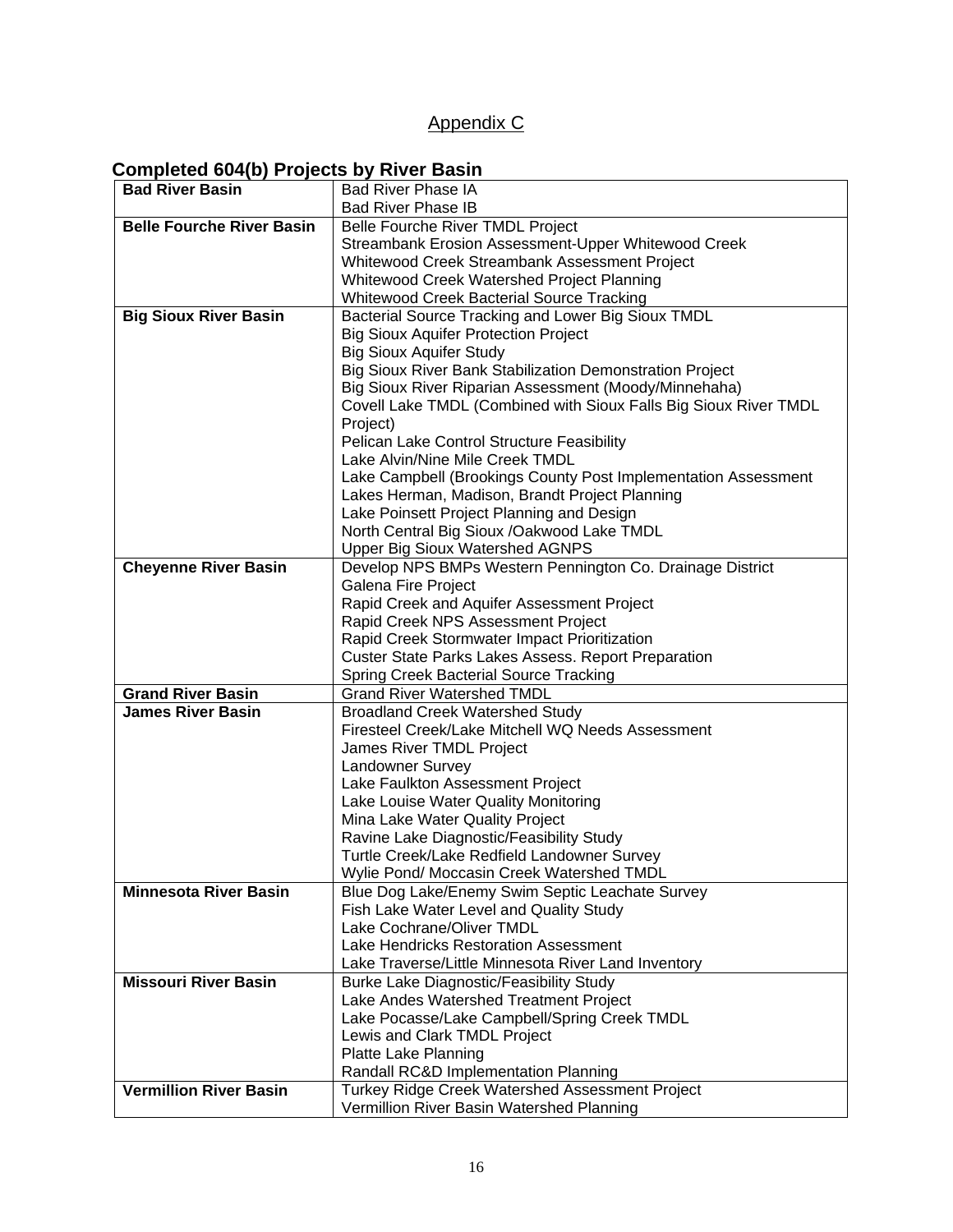|                          | West Yankton Sanitary Sewer Survey                                  |  |  |  |
|--------------------------|---------------------------------------------------------------------|--|--|--|
| <b>White River Basin</b> | <b>White River Preservation Project</b>                             |  |  |  |
|                          | White River Watershed Data Collection Project                       |  |  |  |
| <b>Statewide</b>         | Bacterial Source Typing: Sample Preparation and Analysis Assessment |  |  |  |
|                          | Project                                                             |  |  |  |
|                          | Black Hills Biological Sampling - 2006 samples                      |  |  |  |
|                          | Black Hills Biological Sampling - 2007 samples                      |  |  |  |
|                          | Black Hills Biological Sampling - 2008 samples                      |  |  |  |
|                          | <b>Chemical Containment</b>                                         |  |  |  |
|                          | Demonstrate Slash Pile Use Control Erosion on Fragile Soils         |  |  |  |
|                          | Detention Cell Demonstration Project                                |  |  |  |
|                          | Digitize Soils Maps for South Dakota                                |  |  |  |
|                          | East River Riparian Demonstration Project                           |  |  |  |
|                          | Forestry BMP Pamphlet                                               |  |  |  |
|                          | <b>Groundwater Protection Project</b>                               |  |  |  |
|                          | Livestock Waste Management Handbook                                 |  |  |  |
|                          | Local WQ Planning Through Hydrologic Unit Planning                  |  |  |  |
|                          | North Central RC&D HU Implementation                                |  |  |  |
|                          | Pesticide and Fertilizer Groundwater Study                          |  |  |  |
|                          | Pesticide and Nitrogen Program                                      |  |  |  |
|                          | Riparian Area Forestry Project                                      |  |  |  |
|                          | <b>Stockgrowers Speaker</b>                                         |  |  |  |
|                          | Taxonomic Identification & Enumeration of Biological Samples        |  |  |  |
|                          | Terry Redlin Institute Wetlands Education Project                   |  |  |  |
|                          | Water Quality Study of SD Glacial Lakes and Wetlands                |  |  |  |
|                          | Wetland Assessment for the Nonpoint Source Program                  |  |  |  |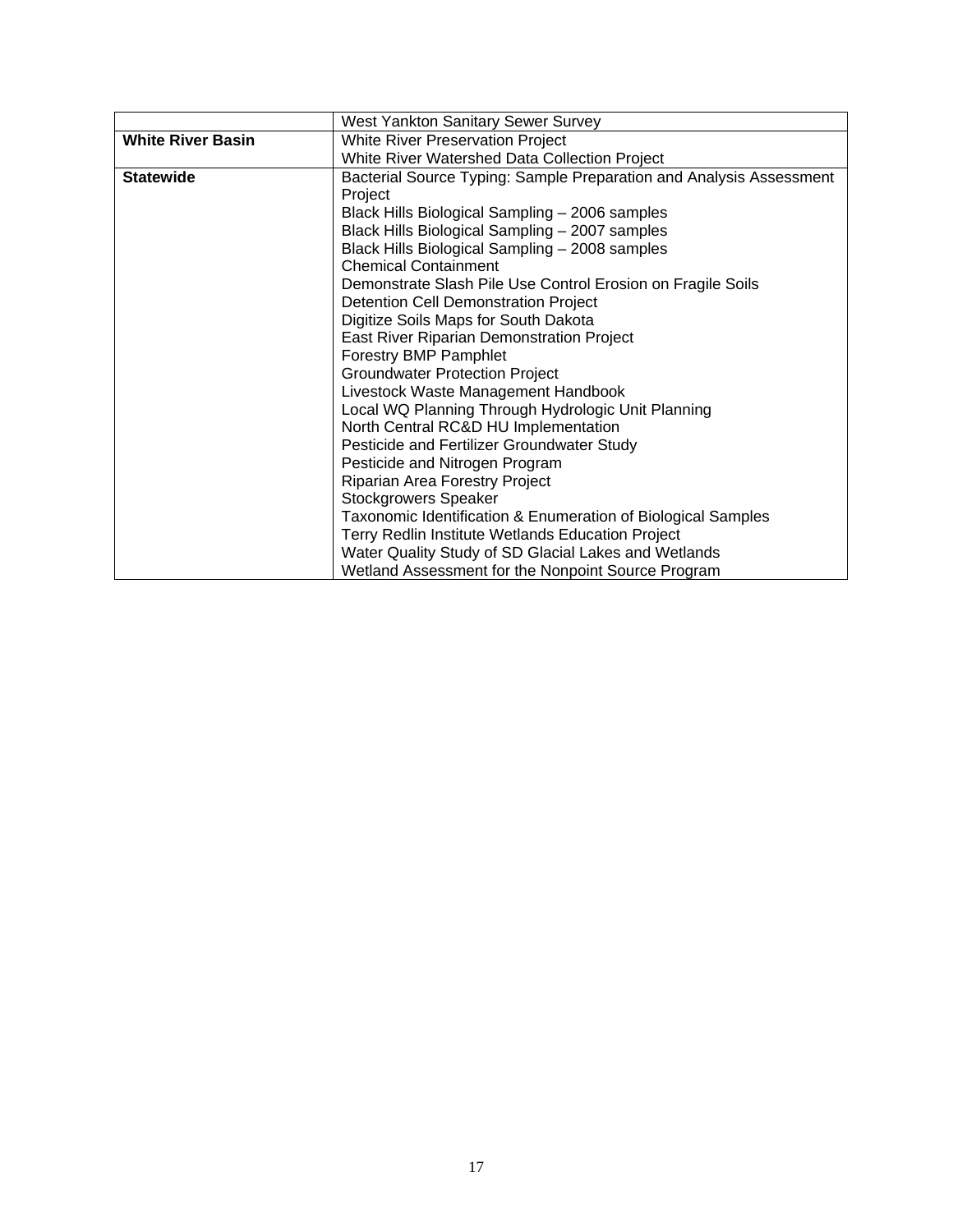| Project                                                   |       | Grant Award (\$) |
|-----------------------------------------------------------|-------|------------------|
| <b>Center Lake Report Writing</b>                         | \$    | 20,000.00        |
| Cottonwood Creek Watershed TMDL Assessment                | \$    | 28,415.00        |
| Digital Line Graphs                                       |       | 65,000.00        |
| Digitized SD Soil Survey                                  |       | 150,000.00       |
| Equipment for Lower Big Sioux and Spring Creek Assessment | S     | 123,639.01       |
| Fish Lake/Lake Alice Assessment                           | \$    | 5,414.23         |
| <b>Gauging Equipment</b>                                  |       | 25,471.00        |
| <b>Gauging Stations</b>                                   |       | 382,937.00       |
| Lake Hanson Assessment Project                            | \$    | 45,044.00        |
| Lewis and Clark Watershed Assessment                      | \$    | 273,500.00       |
| Lower Cheyenne River TMDL Assessment - Phase I            | \$    | 57,390.00        |
| Lower James River TMDL Assessment                         | \$    | 109,126.00       |
| <b>Mercury Sampling</b>                                   | \$    | 26,000.00        |
| Missouri River Monitoring                                 | \$    | 172,447.00       |
| Remote Sensing - AGNPS Crop Layers                        | \$    | 92,004.00        |
| School - Bullhead Watershed Assessment - TMDL             |       | 55,522.00        |
| Spring Creek/Sheridan Lake Assessment                     | \$    | 127,264.17       |
| Statewide Lakes Assessment (2002 - 2006)                  | \$    | 97,118.24        |
| <b>Statistics Training Course</b>                         |       | 23,500.00        |
| <b>Upper Cheyenne River TMDL</b>                          |       | 267,490.00       |
| <b>Upper Rapid Creek Assessment</b>                       |       | 49,999.32        |
|                                                           | Total | \$2,197,280.97   |

Appendix D

# **Closed Projects Supported Using 106 Grant Financial Assistance**